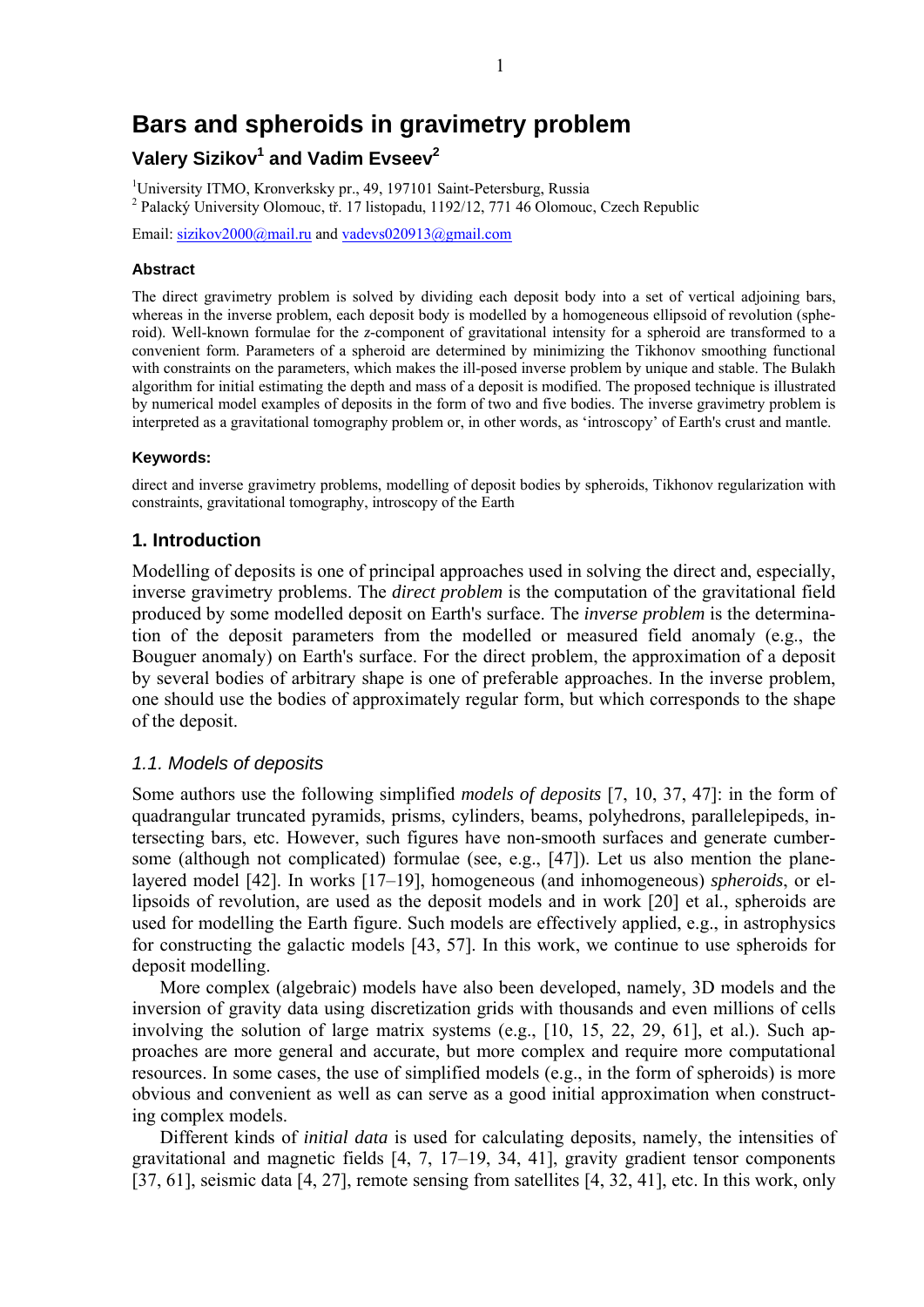the vertical component  $V_z$  of the gravitational field intensity on Earth's surface is used, which is, in principle, sufficient for calculating rather complex spheroidal deposit models.

In works [1, 27, 28, 52, 56] et al., various methods of determining the boundary shape  $z(x)$  separating the two parts of Earth's crust (properly the crust and deposit) are described. The measured function is the anomaly of the gravitational force  $\Delta g(x)$  (e.g., the Bouguer anomaly [41]). In addition, the lower boundary of the deposit  $H = \text{const}$  [52, 56] or the coordinates of its centre [1, 28] as well as the density anomaly  $\Delta \rho$  are set. In this case, a onedimensional nonlinear integral equation is solved with respect to  $z(x)$  (the upper boundary of the deposit [52, 56] or even its entire boundary [1, 28]). Furthermore, each cross-section of the deposit is modelled by an ellipse [28] or the boundary is arbitrary [1]. In [1, 28, 52, 56], the problem is solved as a set of one-dimensional problems (in a number of vertical crosssections). It is important, that a number of parameters is a priori set, namely, the lower boundary of the body  $H$ , the coordinates of its center and the density difference  $\Delta \rho$ . As a result, such a technique for solving the inverse problem is simplified, although the solution is unique.

In a number of papers [2, 12, 33, 36, 39, 53] et al., to calculate the mass potential (vanishing outside the Earth), the authors use harmonic (as well as anharmonic and biharmonic) functions and different constraints for the density ρ (biharmonic constraint, the boundedness of the density  $0 \le \rho \le \rho_{\text{max}}$ , etc.), that can provide uniqueness of the inverse problem.

In this work, the inverse problem is solved not by setting the deposit parameters but they are determined at the expense of decremental constraints and a regularization.

In this work in the *direct problem* (the calculation of the gravity field anomaly induced by the deposit on Earth's surface), a deposit is approximated by several bodies each of which is approximated by a set of adjoining *vertical bars* [18, 19]. In the *inverse problem* (determination of the deposit parameters from the field anomaly measured at Earth's surface or modelled in the direct problem), each body of the deposit is modelled by a *biaxial ellipsoid*, or *ellipsoid of revolution*, or *spheroid* (convenient astrophysical term).

Spheroids (ellipsoids) are widely used in celestial mechanics [11, 51], astrophysics (galactic models) [43, 57] and geophysics [59]. However, formulae for the field induced by an ellipsoid, as they are given in most of the works, can be reduced to a more convenient form. Moreover, after the works of Yun'kov [59], spheroids have not been often used in geophysics [17, 19, 20, 25, 50].

It is assumed in [50] that the bodies of the ore type being sources of gravitational field have shapes close to spheroids. Spheroids are homogeneous, convex and star-shaped domains having the mean plane. Uniqueness theorems hold for such domains [36, 46]. In the inverse problem in [50], the shapes of the bodies are determined by minimizing the discrepancy functional using the Lagrange undetermined multipliers (the regularization parameters). However, the coordinates of the centres and densities of the bodies have to be set, which limits the applicability of the method.

It is assumed in [25] that local inclusions have the shapes of homogeneous bodies of revolution, in particular, that of a sphere, oblate or prolate spheroid. The solution of the inverse problem is sought in the form of a series in polynomials and associated Legendre functions as well as in the form of splines by minimizing the Tikhonov functional with the aid of the variation method.

For the direct problem, it is assumed in this work that geologic bodies have rather arbitrary shapes (though resembling spheroids). In the inverse problem, the bodies are modelled by spheroids. Furthermore, in this work, the coordinates of the centres of the spheroids, their semi-axes and densities as well as the quantity of the spheroids are included into a number of the unknowns (with constraints on the values).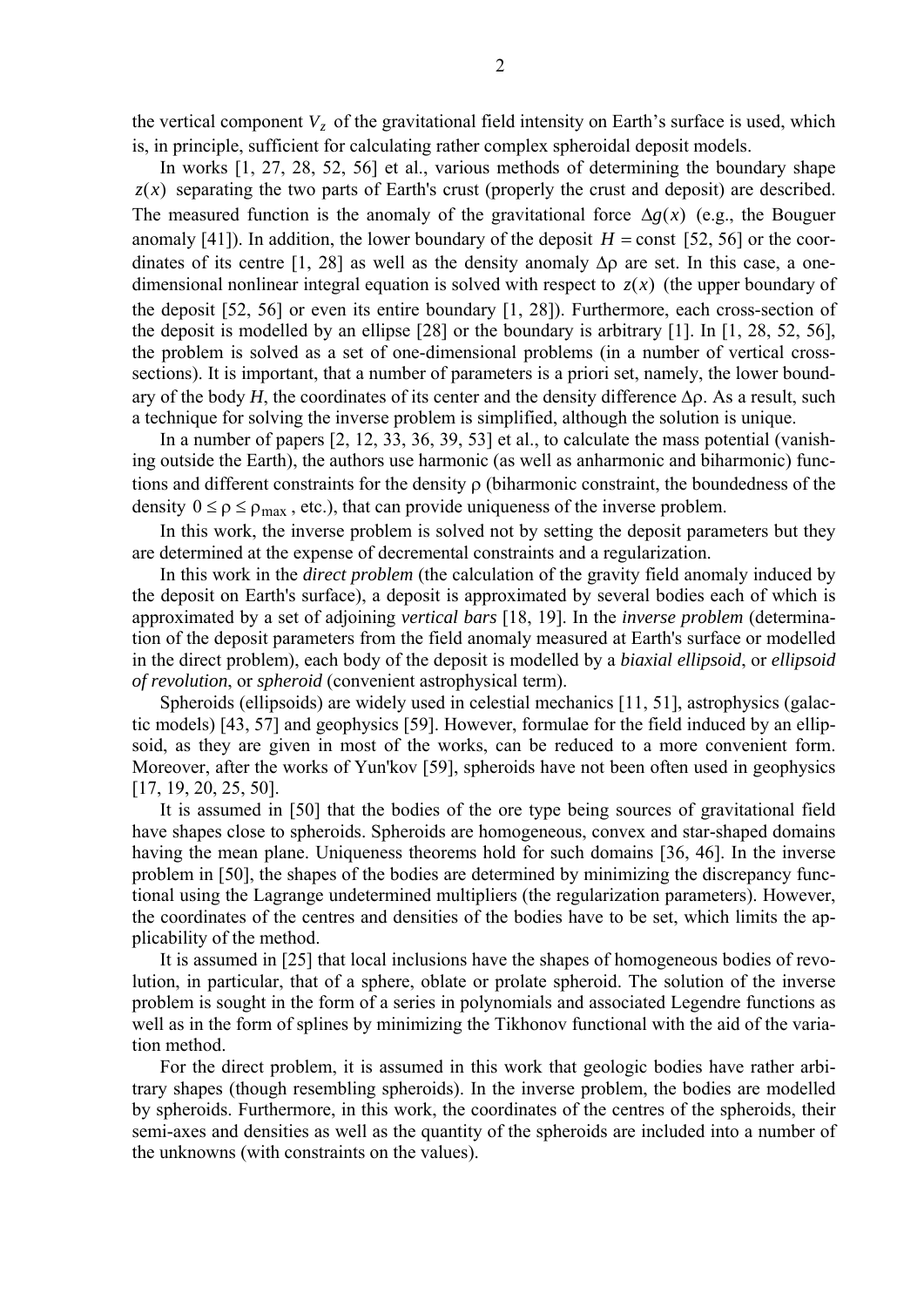#### *1.2.Comparison with tomography*

The inverse gravimetry problem is often solved as a set of two-dimensional problems.

First, the density anomaly distribution is determined for some of the vertical crosssections, and, second, a three-dimensional (volumetric) image is composed. This procedure quite resembles approaches typical for different types of tomography [30, 31, 44, 45, 58], and first of all, those of the X-ray computerized tomography (XCT) and magnetic resonance tomography (MRT) [31, 44, 45, 58]. In this work, which uses spheroids (as in [17–19]), the three-dimensional problem is solved which is equivalent to the three-dimensional tomography [9]. It is therefore proposed to refer the inverse gravimetry problem to the class of tomography problems (which was already done in [17–19]) and to call the inverse gravimetry problem the *gravitational tomography problem*. Moreover, a special feature of the considered problem is that it enables to 'look' inside Earth by means of mathematical processing instead of drilling wells which reminds of the process of introscopy being typical also of tomography. Therefore, it is also proposed to call the inverse gravimetry problem the *Earth introscopy problem* [17– 19]. The proposed interpretations suggest the possibility of application of the extensive developments in the field of computerized tomography, in particular, XCT and MRT to solve the inverse gravimetry problem.

# **2. Calculation of the direct problem using a set of vertical bars**

Let us consider a geologic deposit in the form of several homogeneous bodies having rather arbitrary shapes. As an example, a model of a deposit in the form of two bodies is shown in figure 1. In this example, body 1 is conditionally associated with an ore body and body 2 with an intrusion.



**Figure 1**. A model of deposit in the form of two bodies.

The contours of the *z*-sections for each body are shown in figure 2. The numbers on the contours are the *z-*coordinates (in km) of the *z*-sections. Furthermore, the continuous lines are the contours located above the conditional median section (the mean plane according to the geologic models of the Sretenskii class [5, 46]), and the short-dashed lines are the contours under that section.

**Definition 2.1** [18, 19]. A body is called *vertically star-shaped* if any vertical ray (straight line) intersects its boundary only twice.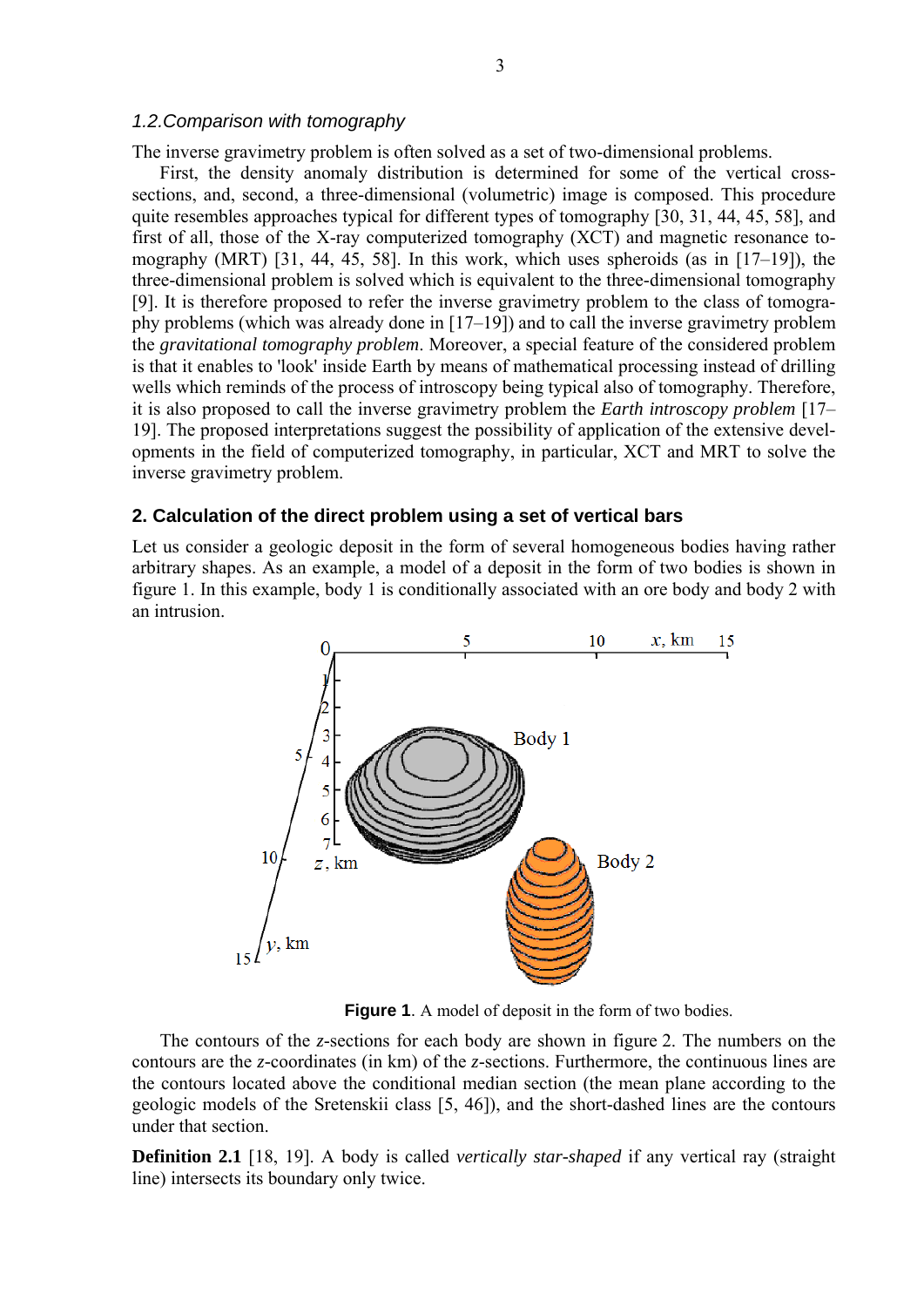

**Figure 2**. The contours of the *z*-sections of the modelled deposit bodies.

Let  $\rho$  = const be the density of a body and let the body be vertically star-shaped. Let us approximate it by a set of elementary vertical *bars* with cross-sections *dx*′*dy*′ and with boundaries  $z'_{\text{min}} = z'_{\text{min}}(x', y')$  and  $z'_{\text{max}} = z'_{\text{max}}(x', y')$  (the roof and bottom according to the terminology of [5]) (figure 3). In the direct as well as inverse problems, only the *z*components of the gravitational intensity induced by deposit bodies are considered.



**Figure 3.** The elementary cell *dx*′*dy*′*dz*′ and elementary vertical bar of a deposit body.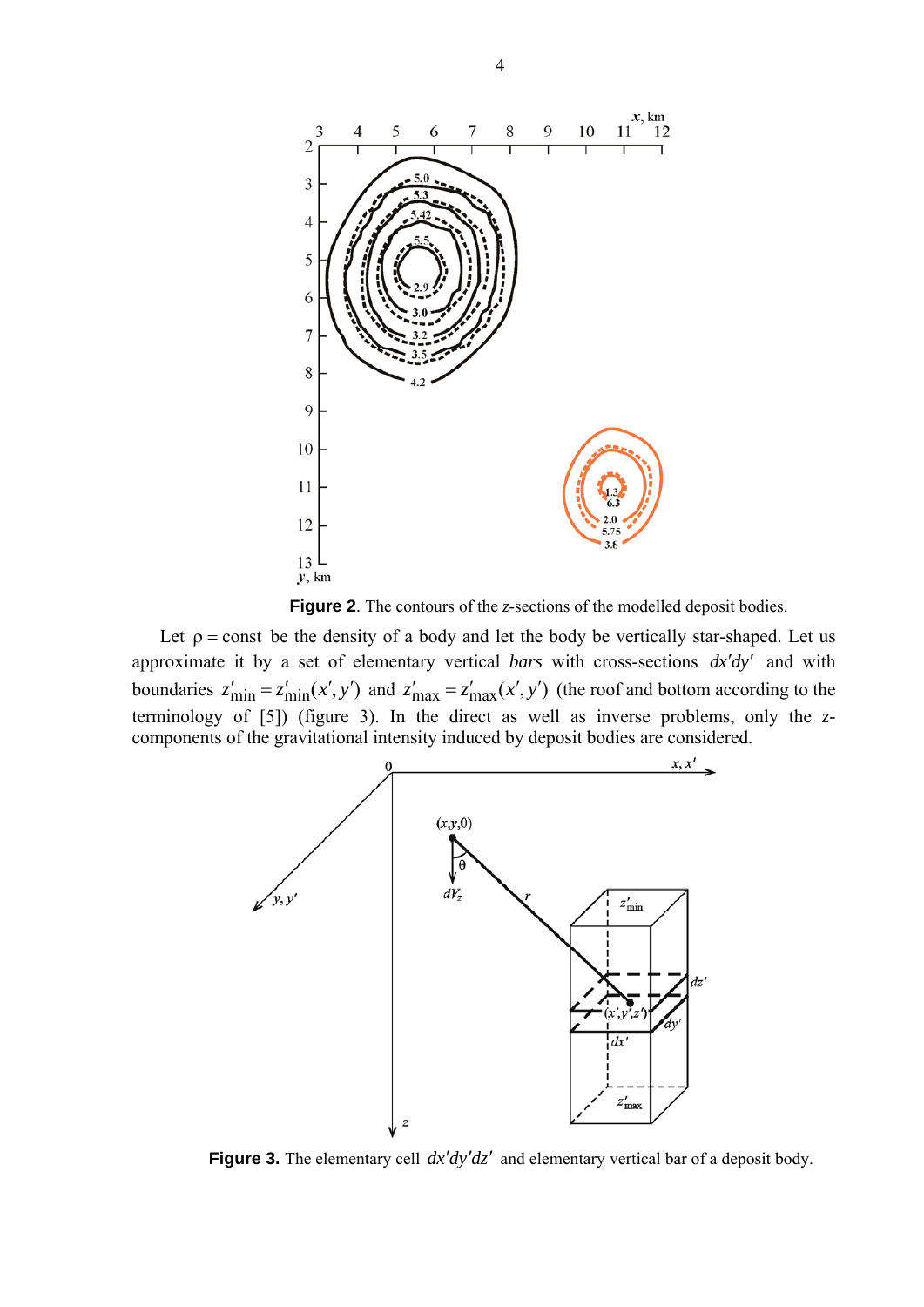**Lemma 2.1** (Gravitational field induced by an elementary bar). The intensity  $V<sub>z</sub>$  induced by *an elementary bar at a point*  $(x, y, 0)$  *equals* [19]

$$
dV_z(x, y, 0) = \gamma \rho \left[ \frac{1}{\sqrt{(x - x')^2 + (y - y')^2 + z'_{\text{min}}^2}} - \frac{1}{\sqrt{(x - x')^2 + (y - y')^2 + z'_{\text{max}}^2}} \right] dx'dy', (2.1)
$$

*where* γ *is the gravitational constant and x*′, *y*′,*z*′ *are the coordinates of the elementary cell.*

**Proof.** The *z*-intensity induced by an elementary cell  $dx'dy'dz'$  of a deposit body at a point  $(x, y, 0)$  (figure 3) equals

$$
dv_z = \gamma \frac{\rho \, dx'dy'dz'}{r^2} \cos \theta = \frac{\gamma \rho \, z'}{r^3} dx'dy'dz',\tag{2.2}
$$

where  $r = \sqrt{(x-x')^2 + (y-y')^2 + z'^2}$ . Then, the *z*-intensity induced by an elementary bar at the point  $(x, y, 0)$  is equal to the integral of the expression (2.2)

$$
dV_z(x, y, 0) = \int_{z'_{\text{min}}}^{z'_{\text{max}}} dv_z = \gamma \rho \left[ \int_{z'_{\text{min}}}^{z'_{\text{max}}} \frac{z'}{r^3} dz' \right] dx'dy', \qquad (2.3)
$$

which yields the expression  $(2.1)$ .

**Corollary 2.1.** The integration of (2.1) over all elementary bars adjacent to each other from  $z'_{\text{min}} = z'_{\text{min}}(x', y')$  to  $z'_{\text{max}} = z'_{\text{max}}(x', y')$  yields the intensity  $V_z(x, y, 0)$  induced by the entire body at the point  $(x, y, 0)$ . But if the condition for a body being vertically star-shaped is not satisfied, the 'voids' must be excluded from the integration regions  $[z'_{\text{min}}, z'_{\text{max}}]$ .

**Remark.** Strictly speaking, in the direct problem, a body is not modeled by a set of vertical bars. The bars are used only for the calculation of the field. Furthermore, a body can have an arbitrary shape.

This approach for modelling the direct problem is rather simple and effective, which is confirmed by the numerical examples (see the examples in [18, 19] and in this paper below).

#### **3. Modelling the inverse problem using spheroids**

**Definition 3.1.** An *ellipsoid* is a body bounded by the surface

$$
\xi^2/a^2 + \eta^2/b^2 + \zeta^2/c^2 = 1,
$$

where *a*, *b* and *c* are the semiaxes of the ellipsoid and the origin of the coordinate system is placed at the body centre.

In this work, biaxial ellipsoids, or ellipsoids of revolution around axis *z*, referred to as *spheroids* for short further in the text, are considered. In works [11, 20, 51, 59], formulae for the potential *V* and intensity components  $V_x$ ,  $V_y$ ,  $V_z$  of a spheroid have been deduced. However, formulae have not been reduced to a certain convenient form in the indicated works. This is attempted to be done further in this work for  $V<sub>z</sub>$ .

**Remark.** Following usual practice [11], the term ellipsoid (spheroid) is used to refer to the body bounded by the surface as well as only the surface.

Consider an *oblate spheroid* for which  $a = b > c$ . In [11, 51, 59], a coordinate system *x*, *y*, *z* was introduced with the origin at the centre of the spheroid and with the *z-*axis directed vertically upwards along the minor axis *c* of the spheroid. For this case, formulae have been deduced for the potential  $V(x, y, z)$  and intensity components  $V_x(x, y, z)$ ,  $V_y(x, y, z)$ ,  $V_z(x, y, z)$  induced by the spheroid at a point  $(x, y, z)$  outside the spheroid.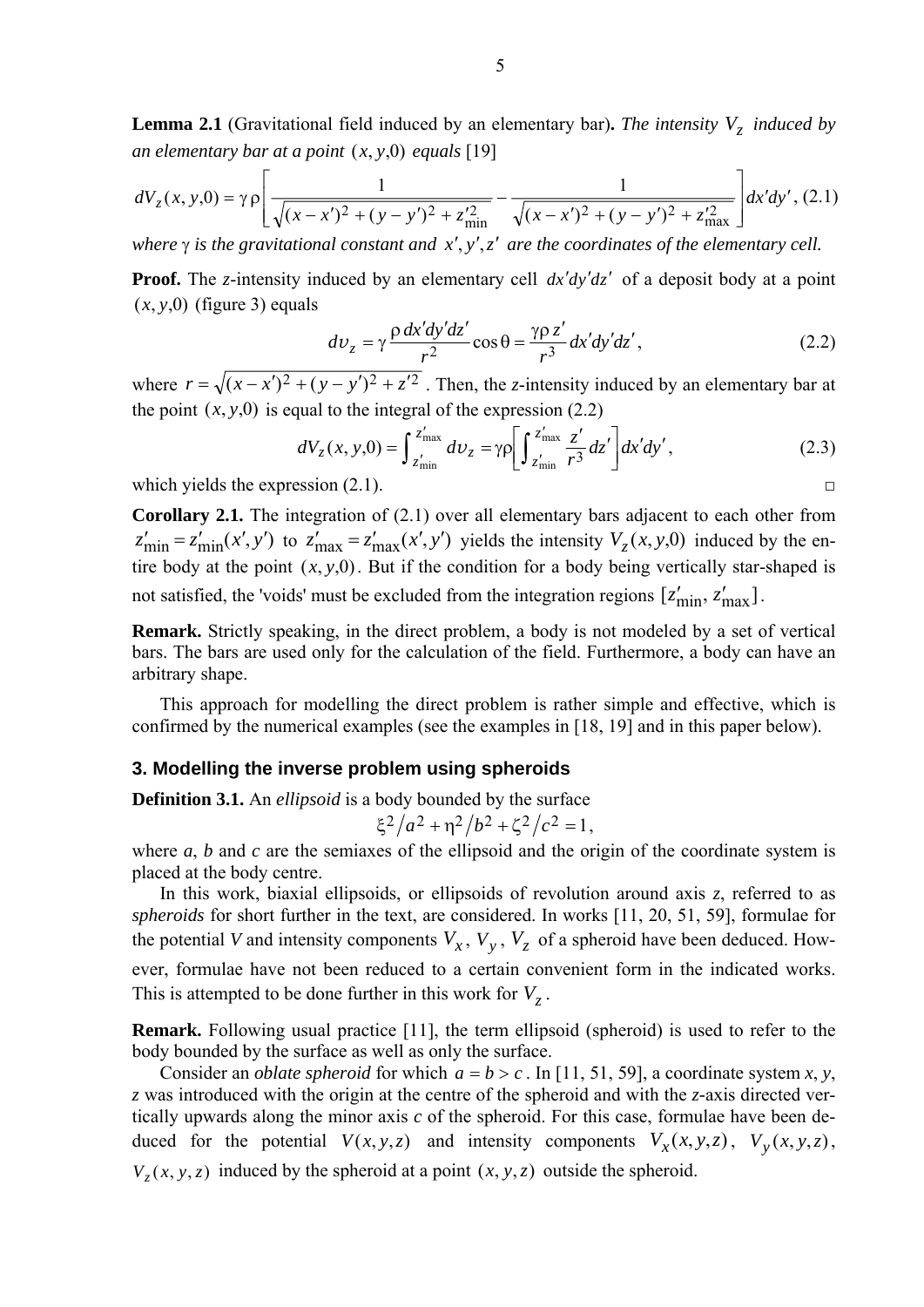However, we will consider the case when the origin of the coordinate system  $x$ ,  $y$ ,  $z$  is placed at some point on Earth's surface with the *z-*axis directed vertically downwards. Let  $x_0, y_0, z_0$  be the coordinates of spheroid's centre and let the *z*-component  $V_z$  of the field induced by the spheroid be measured (or computed) at a point  $(x, y, 0)$  (figures 3 and 4).



**Figure 4.** Oblate (*a*) and prolate (*b*) spheroids.

#### *3.1. Formulae for z-intensity induced by a spheroid*

**Lemma 3.1.** *For an oblate (along z) spheroid (figure 4a), the formula for the z-intensity induced at a point* (*x*, *y*,0) *outside the spheroid takes the form:*

$$
V_z(x, y, 0) = 4\pi \gamma \rho \frac{\varepsilon}{e^3} (p - \arctg p) z_0, \qquad (3.1)
$$

*where* 

$$
\varepsilon = c/a < 1, \quad e = \sqrt{1 - \varepsilon^2} > 0, \quad p = q/\sqrt{\tau}, \quad q = ea/r,
$$
  

$$
r = \sqrt{(x - x_0)^2 + (y - y_0)^2 + z_0^2}, \quad \tau = \left[1 - q^2 + \sqrt{(1 - q^2)^2 + 4q^2 z_0^2/r^2}\right]/2.
$$
 (3.2)

**Proof.** The detailed deduction of formulae  $(3.1)$ – $(3.2)$  is given in [19].

**Lemma 3.2.** *For a prolate (along z) spheroid (figure 4b), the formula takes the form* [19] (*cf.*  [11, 51, 59]):

$$
V_z(x, y, 0) = 4\pi \gamma \rho \frac{\varepsilon}{e^3} \left[ \ln \left( p + \sqrt{1 + p^2} \right) - \frac{p}{\sqrt{1 + p^2}} \right] z_0,
$$
 (3.3)

*where* 

$$
\varepsilon = c/a > 1, \quad e = \sqrt{\varepsilon^2 - 1} > 0, \quad p = q/\sqrt{t}, \quad q = ea/r, \quad r = \sqrt{(x - x_0)^2 + (y - y_0)^2 + z_0^2},
$$
\n
$$
t = \left\{1 - q^2 + \sqrt{(1 - q^2)^2 + 4q^2[(x - x_0)^2 + (y - y_0)^2]/r^2}\right\}/2. \tag{3.4}
$$

**Proof.** The detailed deduction of formulae  $(3.3)$ – $(3.4)$  is given in [19].

In case of a sphere ( $\varepsilon = c/a = 1$ ), the formula for *z*-intensity takes the form:

$$
V_z(x, y, 0) = \frac{4}{3} \pi \gamma \rho a^3 \frac{z_0}{r^3}.
$$
 (3.5)

In this paper, we use only formulae (3.1)–(3.5) for *z*-intensity  $V_z(x, y, 0)$  of oblate and prolate spheroids and that of a sphere.

The use of spheroids for solving the inverse gravimetry problem makes this approach by adjoining to the Sretenskii approach. Recall that according to the Sretenskii class models, a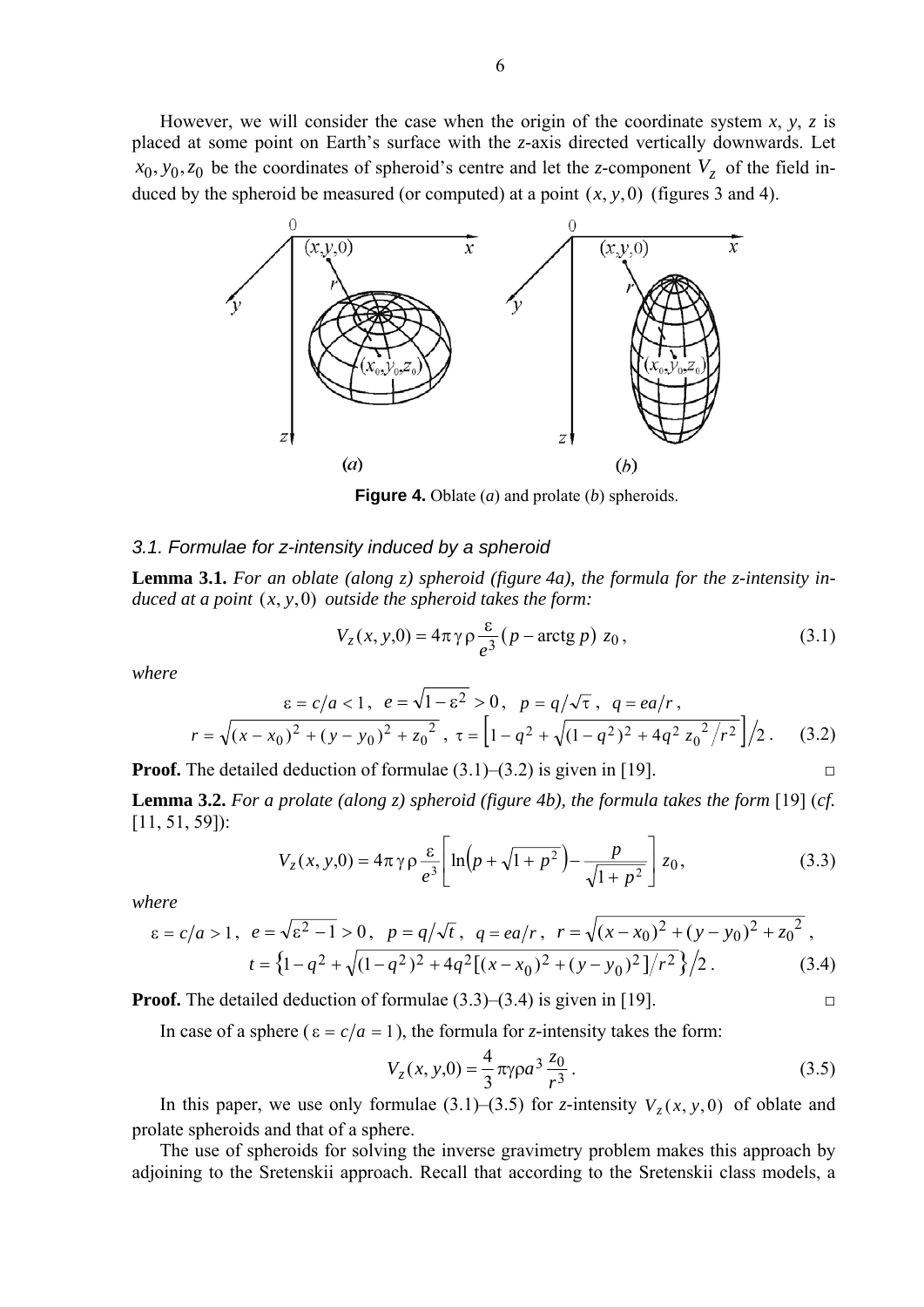body possesses the mean plane *P* if any straight line perpendicular to this plane intersects the body surface only at two points on different sides of the plane *P*. If a geological body possesses a mean plane, its gravity center is inside the body, and its density is constant (and is given!), then the inverse problem (determining the body shape from the potential) has a *unique solution*. Our approach extends the Sretenskii approach because (see section 5) we do not assume that the density ρ is given, but include it into a number of the sought parameters (along with parameters  $a$ ,  $\varepsilon$ ,  $x_0$ ,  $y_0$ ,  $z_0$ ). Furthermore, the uniqueness of the solution is provided by introducing constraints on the parameters and a regularization<sup>1</sup> (see also below).

# **4. Initial approximations for deposit parameters**

Consider  $m \ge 1$  bodies. The isolines of the *z*-intensity  $V_z(x, y, 0)$  produced by the bodies on Earth's surface are shown in figure 5. Let  $V_z(x_i, y_i, 0)$  be measured at *N* points  $i = 1,...,N$ . The number of bodies *m* and their coordinates  $(x_0, y_0)_1, \ldots, (x_0, y_0)_m$  can be determined from the contour pattern (isolines).



**Figure 5.** Isolines of intensity  $V_z(x, y, 0)$ , mGal from two bodies on frequent grids for *x* and *y*.

# *4.1. Selection of bodies from isolines*

The following way of a selection of bodies from the contour pattern (isolines) is proposed. According to this way, *two conditions* must be fulfilled.

<sup>&</sup>lt;sup>1</sup> If a solution is not unique, the Tikhonov regularization method chooses among a set of solutions a (unique) *normal pseudosolution* [1, 14, 28, 52, 56].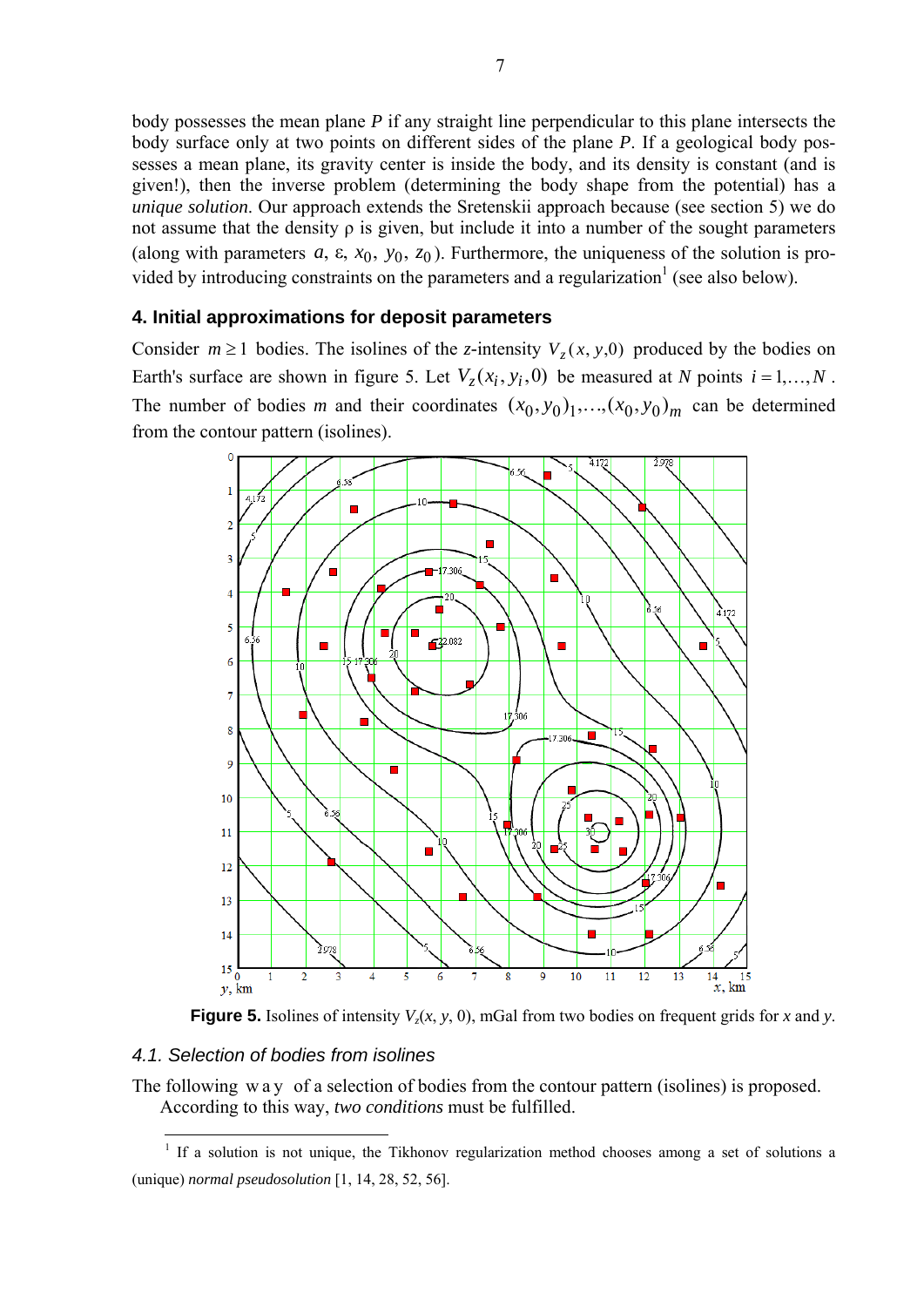1. Valley in intensity  $V_z$  between some two maxima (poles, peaks, hills) is not less than  $\approx$  20% of intensities in poles (as in the Rayleigh criterion [45]).

2. The noise level  $\delta V_z$  does not exceed 20% of the intensities in poles<sup>2</sup>.

If both conditions are fulfilled, we assume that two peaks (and hence two bodies) are determined from isolines. For example, figure 5 shows two poles with intensities  $V_{z1} \approx 22$  and  $V_{z2} \approx 30$ . We assume  $V_{z} = (V_{z1} + V_{z2})/2 \approx 26$ . The intensity between the poles is  $v_{z} \approx 17$ , i.e. the valley is  $(V_z - v_z)/V_z = 0.346 \approx 35\%$ . In this case, the noise level is  $\delta V_z \approx 5\%$  (see section 6). As a result, both conditions are fulfilled and we can assume that two bodies are determined from isolines (see also figure 8 below).

The valley of 20% corresponds to some minimum distance between bodies in which they are delimited without mathematical processing. If the distance between the poles in figures 5 and 8 was  $\approx$  4 km, the valley would be equal to  $\approx$  20%, i.e. 4 km is the limiting distance between the poles in which they are resolved. If the valley is less than  $\approx 20\%$ , the bodies can be resolved mainly mathematically. After separation of the bodies, we can make an estimate of some parameters of the deposit.

# *4.2. Bulakh algorithm for estimating the depth and mass of a deposit*

In [6], an algorithm for estimating the depth  $z_0$  and mass *M* of each body is proposed in short form. We present this algorithm (the *Bulakh algorithm*) in more detail (cf. [19]). As a starting point, we assume that there is only one body, for example, the body matched by the  $V<sub>z</sub>$  contours in the upper left part of figure 5. We assume also that this body is a *homogeneous sphere*. Let us denote its center as  $R(x_0, y_0, z_0)$ , its mass as *M*, and the point at which  $V_z$  = max as  $Q(x_0, y_0, 0)$  (figure 6). We suppose that  $x_0$  and  $y_0$  are known (for example, they are estimated by isolines). In Sections 5 and 6, values of  $x_0$  and  $y_0$  are refined.

The coordinates  $x_0$  and  $y_0$  are also the coordinates of the sphere center. Therefore, the unknowns will be only  $z_0$  and *M*, whereas  $V_{zP}(x, y, 0)$  and  $V_{zQ}(x_0, y_0, 0)$  are measured.



**Figure 6.** Deposit in the form of one body (homogeneous sphere).

 $\overline{a}$ 

<sup>&</sup>lt;sup>2</sup>The value 20% may be changed. In addition, if the intensities in two poles are not equal:  $V_{z1} \neq V_{z2}$ , then we will use the value  $V_z = (V_{z1} + V_{z2})/2$ .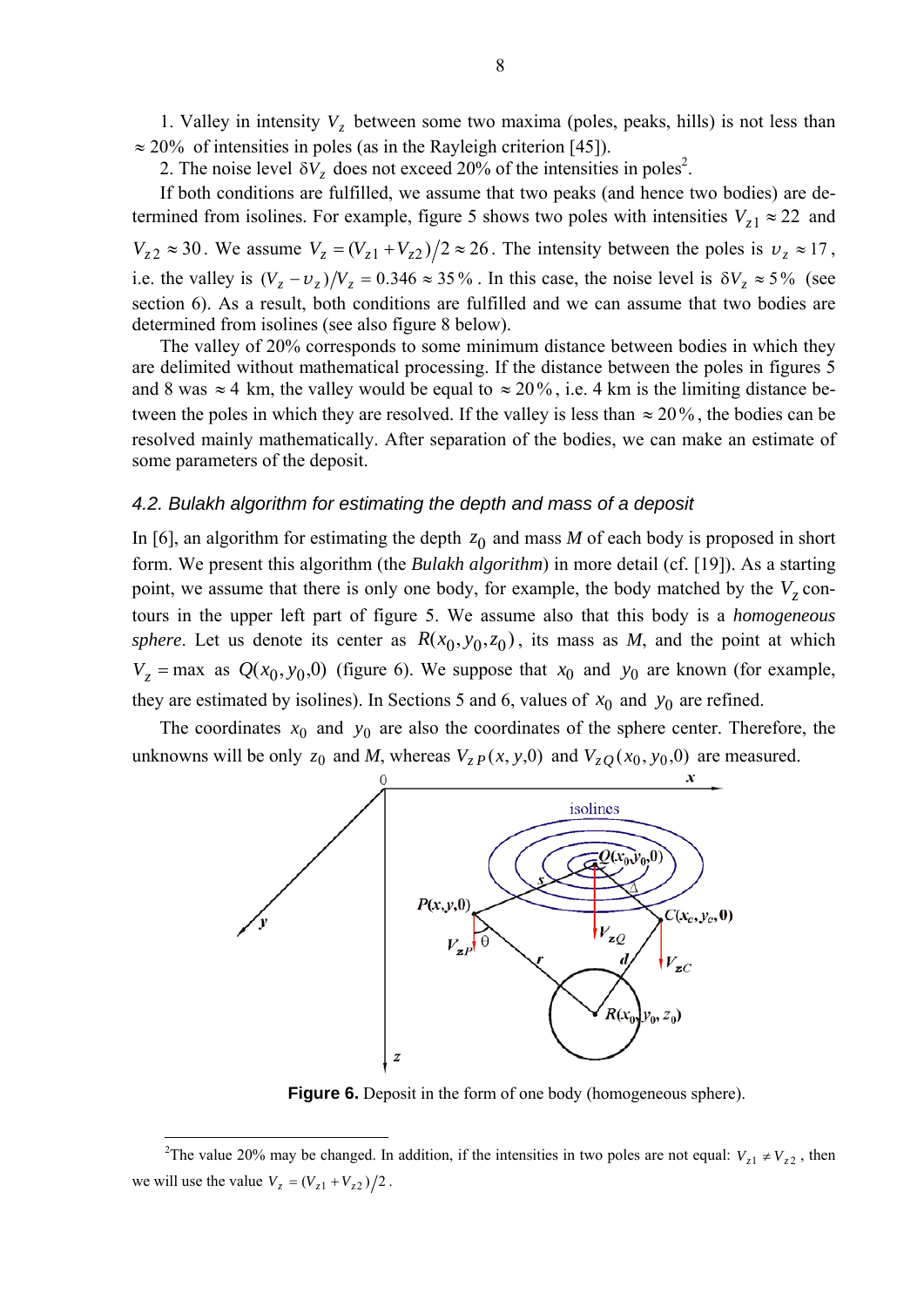**Lemma 4.1.** *The z-intensity*  $V_z(x, y, 0)$  *at point*  $P(x, y, 0)$  *equals* 

$$
V_{zP} = \gamma \frac{M z_0}{\left(z_0^2 + s^2\right)^{3/2}},\tag{4.1}
$$

*where*  $s = \sqrt{(x - x_0)^2 + (y - y_0)^2}$  *is the distance between P and Q.* 

**Proof.** We have

$$
V_{zP} \equiv V_z(x, y, 0) = \gamma \frac{M}{r^2} \cos \theta = \gamma \frac{M}{r^2} \cdot \frac{z_0}{r},
$$

where  $r = \sqrt{z_0^2 + s^2}$  is the distance between *P* and *R*, and  $\theta$  is the angle between  $V_{zP}$  and *r*, which implies  $(4.1)$ .

**Corollary 4.1.**The *z-*intensity at point *Q* equals

$$
V_{zQ} \equiv V_{z}(x_0, y_0, 0) = V_{z \max} = \gamma \frac{M}{z_0^2}.
$$
 (4.2)

Relations (4.1) and (4.2) can be considered as a system of two equations with respect to z<sub>0</sub> and *M*. Using the notation  $v = V_{zP}/V_{zQ}$ , we obtain  $v = (z_0/s)^3/[(z_0/s)^2 + 1]^{3/2}$  or

$$
\left(\frac{\mu^2}{\mu^2 + 1}\right)^{3/2} = v,\tag{4.3}
$$

where  $\mu = z_0 / s$ .

Relation (4.3) is an equation with respect to  $\mu = \mu(v)$  at given (measured) v. Its solution is

$$
\mu(v) = \sqrt{\frac{v^{2/3}}{1 - v^{2/3}}}, \quad v \in (0, 1), \quad \mu \in (0, \infty).
$$
 (4.4)

Dependence  $\mu(v)$  is given in table 1.

**Table 1.** Dependence  $\mu(v)$ 

| $z$ max                 |                                                                                                                                     | 0.2 | 0.3 | 0.4 | 0.5 | 0.6 | 0.7 | 0.8 |  |
|-------------------------|-------------------------------------------------------------------------------------------------------------------------------------|-----|-----|-----|-----|-----|-----|-----|--|
| $\mu = \frac{z_0}{z_0}$ | $\vert 0.5240 \vert 0.7209 \vert 0.9011 \vert 1.0898 \vert 1.3048 \vert 1.5700 \vert 1.9301 \vert 2.4969 \vert 3.7071 \vert \infty$ |     |     |     |     |     |     |     |  |

**Theorem 4.2** (The Bulakh algorithm). *Let a body be a homogeneous sphere. We assume that its coordinates*  $x_0$  *and*  $y_0$  *are known on a maximum intensity*  $V_{zQ}$  *at the point*  $Q(x_0, y_0, 0)$ *and a measurement of the intensity*  $V_{zP}$  *is also performed at another point*  $P(x, y, 0)$ *. Then, the depth of the body equals*  $z_0 = \mu s$ , where  $\mu = \mu(v)$  *is expressed by the formula (4.4), and*  $v = V_{zP}/V_{zQ}$ ,  $s = \sqrt{(x - x_0)^2 + (y - y_0)^2}$ . Furthermore, mass of the body equals

$$
M = \frac{1}{\gamma} \frac{(z_0^2 + s^2)^{3/2}}{z_0} V_{zP}.
$$
 (4.5)

**Proof.** This follows from  $(4.1)$ – $(4.4)$ .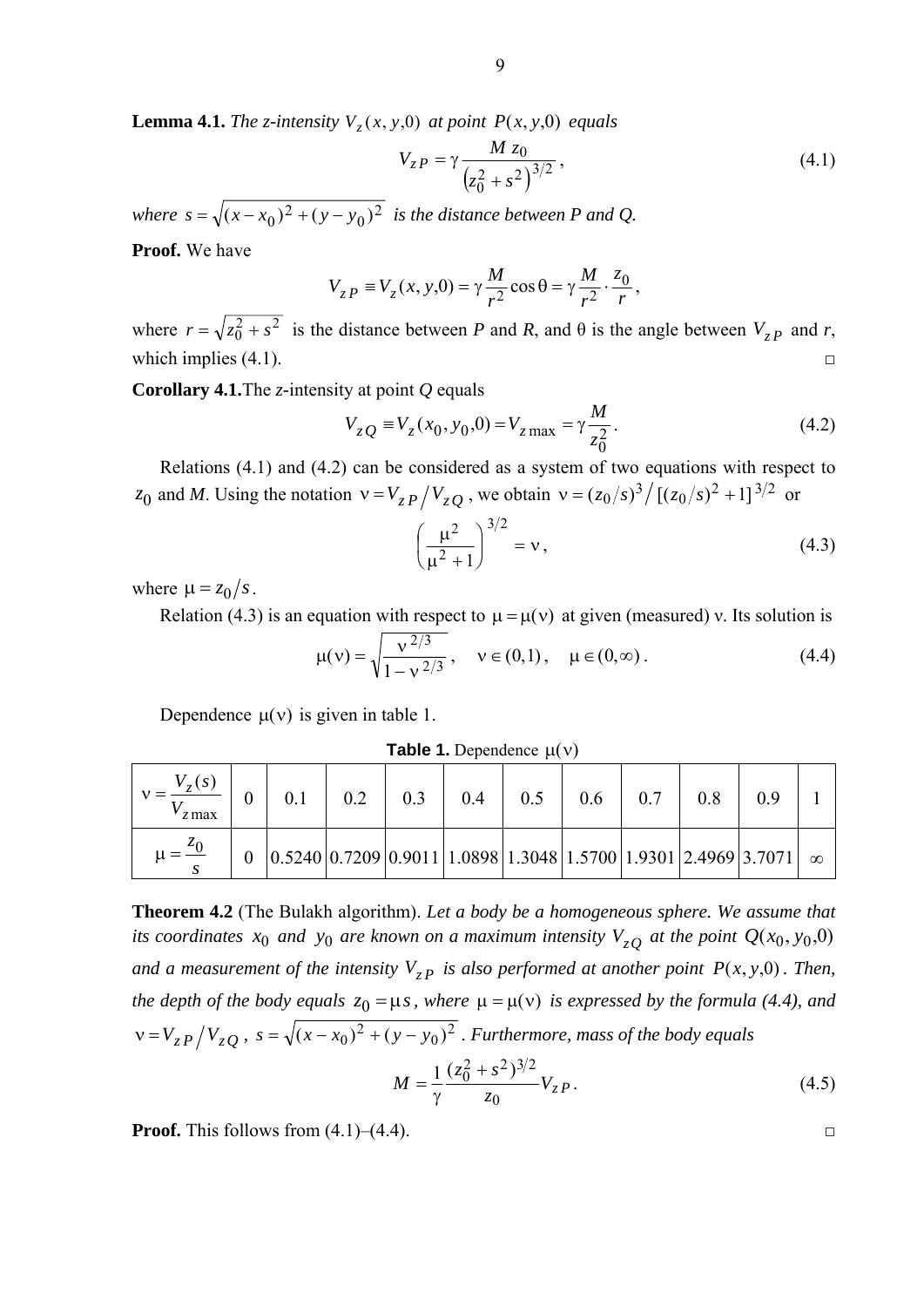**Remark 4.1.** It is preferable that the chosen point *P* is located away from the other bodies, e.g., at  $x < 5$  km and  $y < 5$  km in figure 5. One can make several estimates of  $\mu$  (and  $z_0$ ) from a few points *P* and average the result. This procedure should then be performed for each body.

**Remark 4.2.** The definition of depth  $z_0$  and mass *M* of a body is possible only if  $s \neq 0$ , i.e. when measurements are performed at two different points *P* and *Q*. Moreover, to increase the accuracy of the algorithm, the following condition should be satisfied:  $s \approx z_0$ , which follows from the analysis of formulae  $(4.1)$ – $(4.4)$  and numerical examples [6, 19].

#### *4.3. Generalization of the Bulakh algorithm*

The foregoing Bulakh algorithm can only be applied if the maximum intensity  $V_{\text{zmax}} = V_{\text{z}}(x_0, y_0, 0)$  is measured at point  $Q(x_0, y_0, 0)$  and the coordinates  $x_0$  and  $y_0$  are estimated (which is the case for the upper left body in figure 5). But if such a measurement is not made as in the lower right corner of figure 5, then we make a *generalization of the Bulakh algorithm*.

More concretely, we believe that a peak  $Q$  has been detected by isolines of intensity  $V<sub>z</sub>$ (lower right in figure 5) and its coordinates  $x_0$  and  $y_0$  are estimated, but the value of intensity  $V_{zQ}$  in the peak is not directly measured. In addition to the points *P* and *Q*, we consider the point  $C(x_c, y_c, 0)$  (figure 6), in which the value of  $V_{zC}$  is measured, but not necessarily is equal to  $V_{z\text{ max}}$ . Furthermore,  $V_{zC} > V_{zP}$ , i.e. *C* is closer to the *Q*, than *P*.

The intensity  $V_z$  at point  $C(x_c, y_c, 0)$  equals (cf. (4.1))

$$
V_{zC} = \gamma \frac{M z_0}{(z_0^2 + \Delta^2)^{3/2}},
$$
\n(4.6)

where  $\Delta = \sqrt{(x_c - x_0)^2 + (y_c - y_0)^2}$  is the distance between points *C* and *Q*. The ratio of intensities at points *P* and *C* is (see (4.1) and (4.6))

$$
v = \frac{V_{zP}}{V_{zC}} = \left(\frac{\mu^2 + \psi^2}{\mu^2 + 1}\right)^{3/2} \in (0,1),
$$

where  $\mu = z_0 / s$ ,  $\psi = \Delta / s$ , or

 $\overline{a}$ 

$$
\left(\frac{\mu^2(v,\psi)+\psi^2}{\mu^2(v,\psi)+1}\right)^{3/2}=v.
$$
\n(4.7)

Relation (4.7) is an equation with respect to  $\mu = \mu(v, \psi)$  at given v and  $\psi$ . It generalizes equation  $(4.3)$ . Its solution is  $(cf. (4.4))$ 

$$
\mu(v,\psi) = \sqrt{\frac{v^{2/3} - \psi^2}{1 - v^{2/3}}}, \quad v \in (0,1), \quad \psi \in [0,1), \quad \mu \in (0,\infty).
$$
 (4.8)

Dependence  $\mu(v, \psi)$  is shown in figure 7.

After estimating μ by (4.8), we can estimate the *depth of the mass center of the body* (in the form of a sphere)<sup>3</sup>

$$
z_0 = \mu s. \tag{4.9}
$$

Such estimate should be made for each body. Then we can estimate the body *mass M.*

<sup>&</sup>lt;sup>3</sup> In Sections 5 and 6, the value  $z_0$  is refined for a non-spherical (spheroidal) body.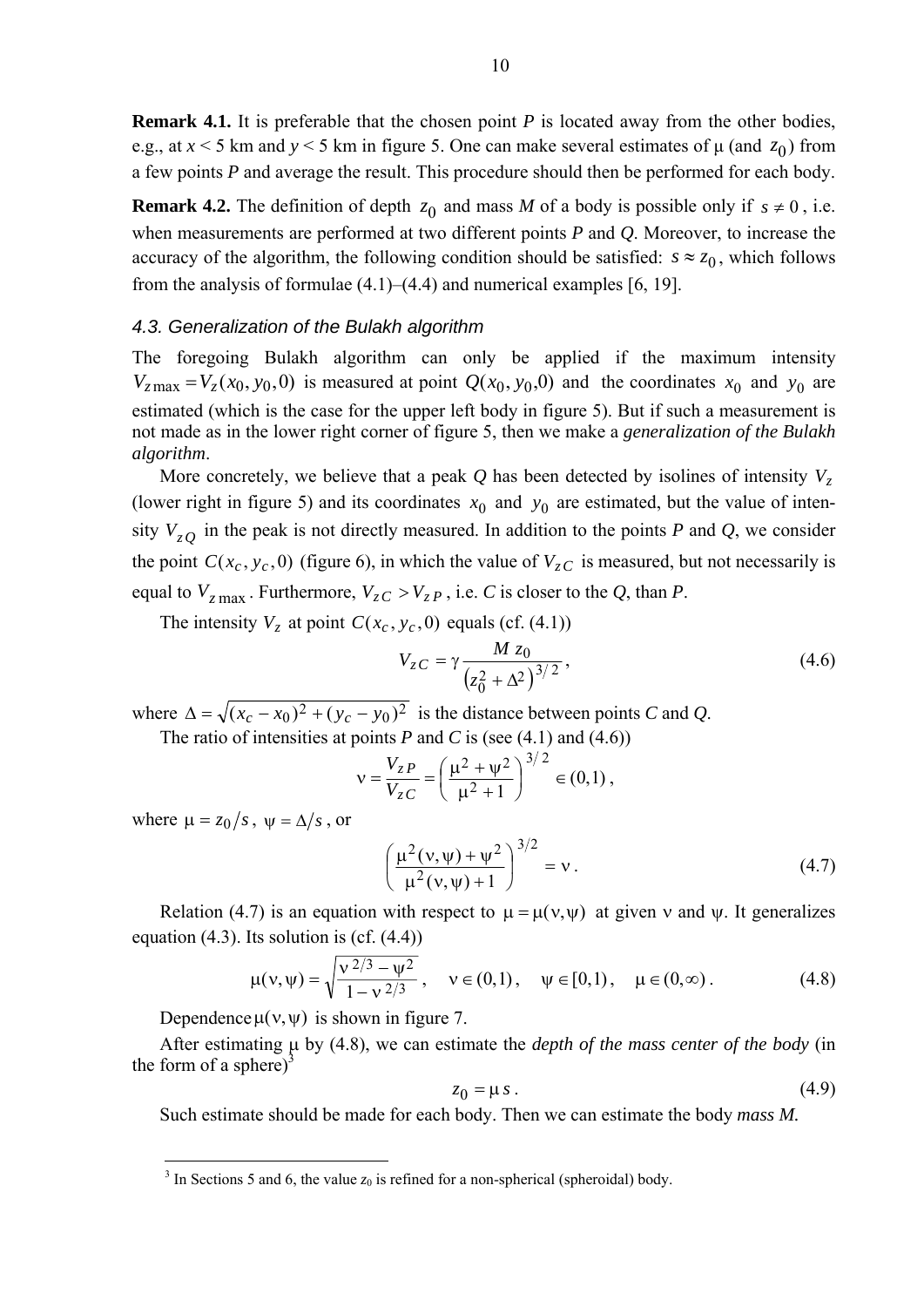

Furthermore, if  $V_z$  is not measured at the point  $(x_0, y_0, 0)$  of its maximum, but nevertheless, the coordinates  $x_0$ ,  $y_0$  are estimated, then one can use the measurement of  $V_z$  at some point  $C(x_c, y_c, 0)$  and obtain an estimate of the mass from (4.6):

$$
M = \frac{1}{\gamma} \frac{(z_0^2 + \Delta^2)^{3/2}}{z_0} V_{zC}.
$$
 (4.10)

But if  $V_z$  is measured at the point  $(x_0, y_0, 0)$  of its maximum, one can obtain from (4.2)

$$
M = \frac{1}{\gamma} z_0^2 V_{z \max} \,. \tag{4.11}
$$

**Remark 4.3.** Formula (4.10) is similar to the formula (4.5) by writing. Nevertheless, these formulae differ essentially, namely, the point *P* can not turn into *Q* (*s* is strictly greater than zero), and point *C* may be at the maximum point  $Q$  ( $\Delta$  may be zero). Therefore, formulae (4.6)–(4.8) and (4.10) may be considered as a *generalization of the Bulakh algorithm*.

The obtained result can be formulated in the following theorem.

**Theorem 4.3** (generalization of the Bulakh algorithm). *Let a body be a homogeneous sphere.*  Let us assume that in some way (e.g., from isolines of intensity  $V_z$ ), we select a local maxi*mum (peak) Q and estimate its coordinates*  $x_0$  *and*  $y_0$ *, but does not measure the intensity*  $V_{zO}$ . Let us assume that we measure the intensity  $V_{zP}$  at the point  $P(x, y, 0)$  and  $V_{zC}$  at the *point*  $C(x_c, y_c, 0)$ *, more closed to Q. Then the body depth is*  $z_0 = \mu s$ *, where*  $\mu = \mu(v, \psi)$  *is expressed by the formula (4.8), and*  $v = V_{zP}/V_{zC}$ ,  $\psi = \Delta/s$ ,  $s = \sqrt{(x - x_0)^2 + (y - y_0)^2}$ ,  $\Delta = \sqrt{(x_c - x_0)^2 + (y_c - y_0)^2} \in [0, s)$ , and the body mass M is expressed by the formula (4.10). But if  $\Delta = 0$  (*C* turns into *Q*), then this theorem turns into theorem 4.2.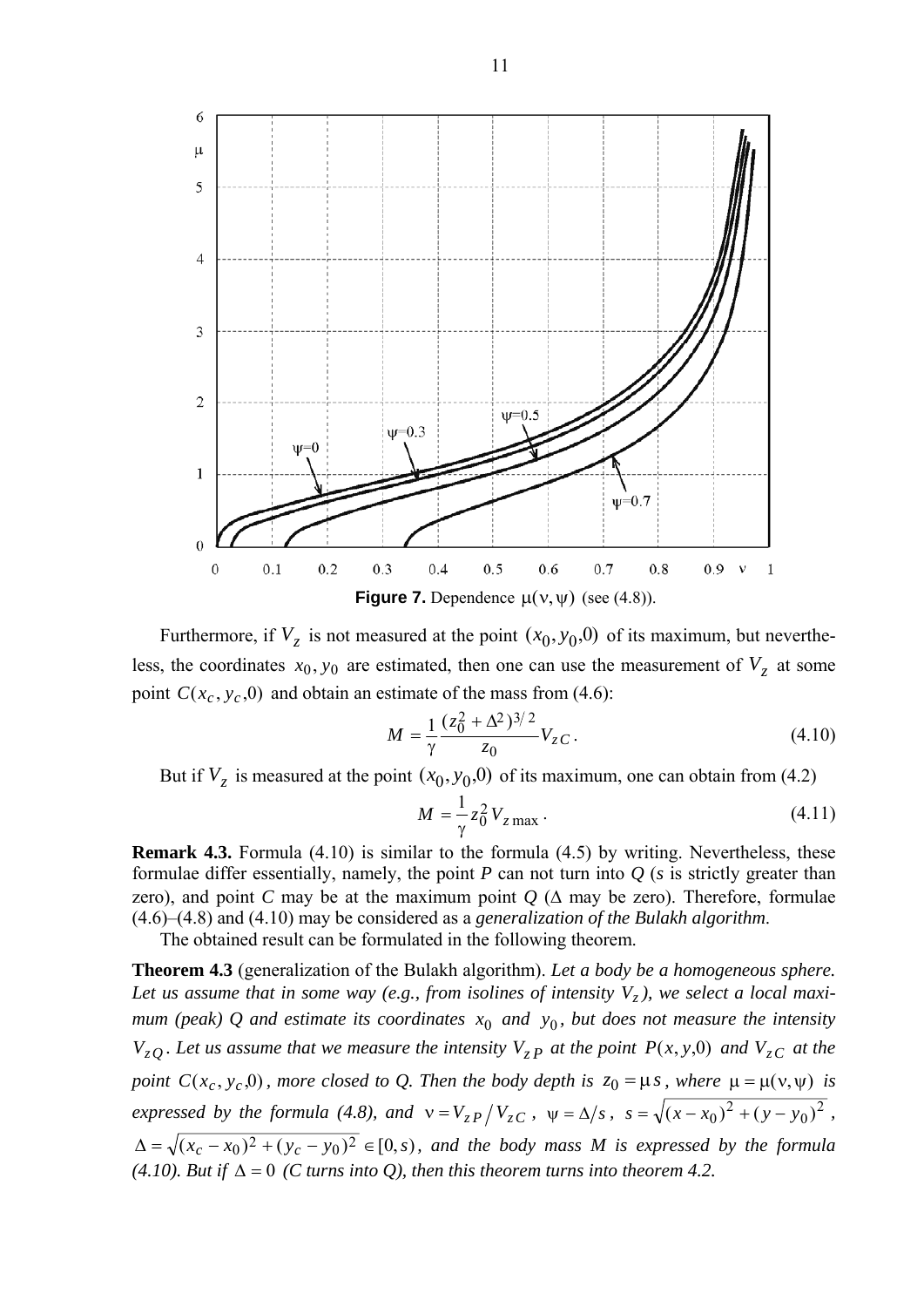**Remark 4.4.** Let the coordinates and distances  $x$ ,  $y$ ,  $z$ ,  $s$ ,  $r$ ,  $\Delta$ ,  $d$  be expressed in kilometers, the mass *M* in billions of tons, and the gravitational intensity (anomaly)  $V<sub>z</sub>$  in mGal. Then formulae (4.10) and (4.11) take the form

$$
M = 0.15 \frac{(z_0^2 + \Delta^2)^{3/2}}{z_0} V_{zC},
$$
\n(4.12)

$$
M = 0.15 z_0^2 V_{z\,\text{max}}\,. \tag{4.13}
$$

These results generalize the algorithm presented in [6] and yield a good initial approximation to  $z_0$  and *M* (as well as to  $x_0$  and  $y_0$ ) for each body. In the next section, we demonstrate how to make more precise these (and other) parameters of non-spherical (spheroidal) bodies.

#### **5. Refinement of the deposit parameters**

Consider the problem of *refining the parameters of spheroids* which approximate the bodies of a deposit. Let  $\tilde{V}_{z_i} = \tilde{V}_z(x_i, y_i, 0)$ ,  $i = 1,...,N$  be the values of  $V_z$  measured (with errors) at a series of points  $(x_i, y_i, 0)$ ,  $i = 1,...,N$  on Earth's surface (in particular, on a ship), where *N* is the number of measurement points. Let the values of  $V_{zi} \equiv V_z(x_i, y_i, 0)$  are calculated using formulae (3.1), (3.3) or (3.5). Let *k* be the number of sought parameters for each of the *m*  spheroids (the types of parameters are listed below), in total *mk* parameters. Let us denote the deposit parameters as  $p_j$ ,  $j = 1,...,mk$ .

#### *5.1. Application of the Tikhonov regularization method with constraints*

The determination of the deposit parameters is an *ill-posed problem*, viz., unstable and having, generally speaking, a non-unique solution [3, 5, 6, 8, 17–19, 26, 30, 33, 46–49]. Even if a body is star-shaped and has the Sretenskii mean plane, the solution is anyway non-unique if the body density  $\rho$  is not given. A quite effective way to eliminate the non-uniqueness of the solution is to use *constraints* on the solution with the Tikhonov regularization method.

We will solve this problem by *minimizing the Tikhonov smoothing* (*parametric*) *functional* [56] (cf. [3, 10, 15, 16, 24, 25, 30, 55, 61]) in two variants [17–19]:

$$
F_1 = \sum_{i=1}^{N} (\widetilde{V}_{zi} - V_{zi})^2 + \alpha \sum_{j=1}^{mk} q_j (p_j - p_{\text{mid }j})^2 = \min_{p_1, ..., p_{mk}}
$$
(5.1)

or

$$
F_2 = \sum_{i=1}^{N} (\widetilde{V}_{zi} - V_{zi})^2 + \alpha \sum_{j=1}^{mk} q_j p_j^2 = \min_{p_1, ..., p_{mk}},
$$
 (5.2)

where  $q_i$  are the weights and  $\alpha > 0$  is the regularization parameter (the Lagrange multiplier).

Functional (5.1) or (5.2) contains the discrepancy (or the data misfit)  $\sum_{i=1}^{N} (\widetilde{V}_{zi} - V_{zi})^2$ and stabilizer  $\sum_{j=1}^{mk} q_j (p_j - p_{midj})^2$  or  $\sum_{j=1}^{mk} q_j p_j^2$ . In works [40, 60] et al., different variants of the stabilizer are considered conformably to the geophysical inversion problem with the purpose of focusing the noisy and insufficiently clear geophysical inverse images [10, 55, 61]. In [29], the problem of minimizing the objective function using discrepancy and weight functions is considered. Furthermore, the objective function includes a priori information and additional geophysical and geological constraints. The minimization of the objective function is achieved by using a generalized subspace inversion algorithm.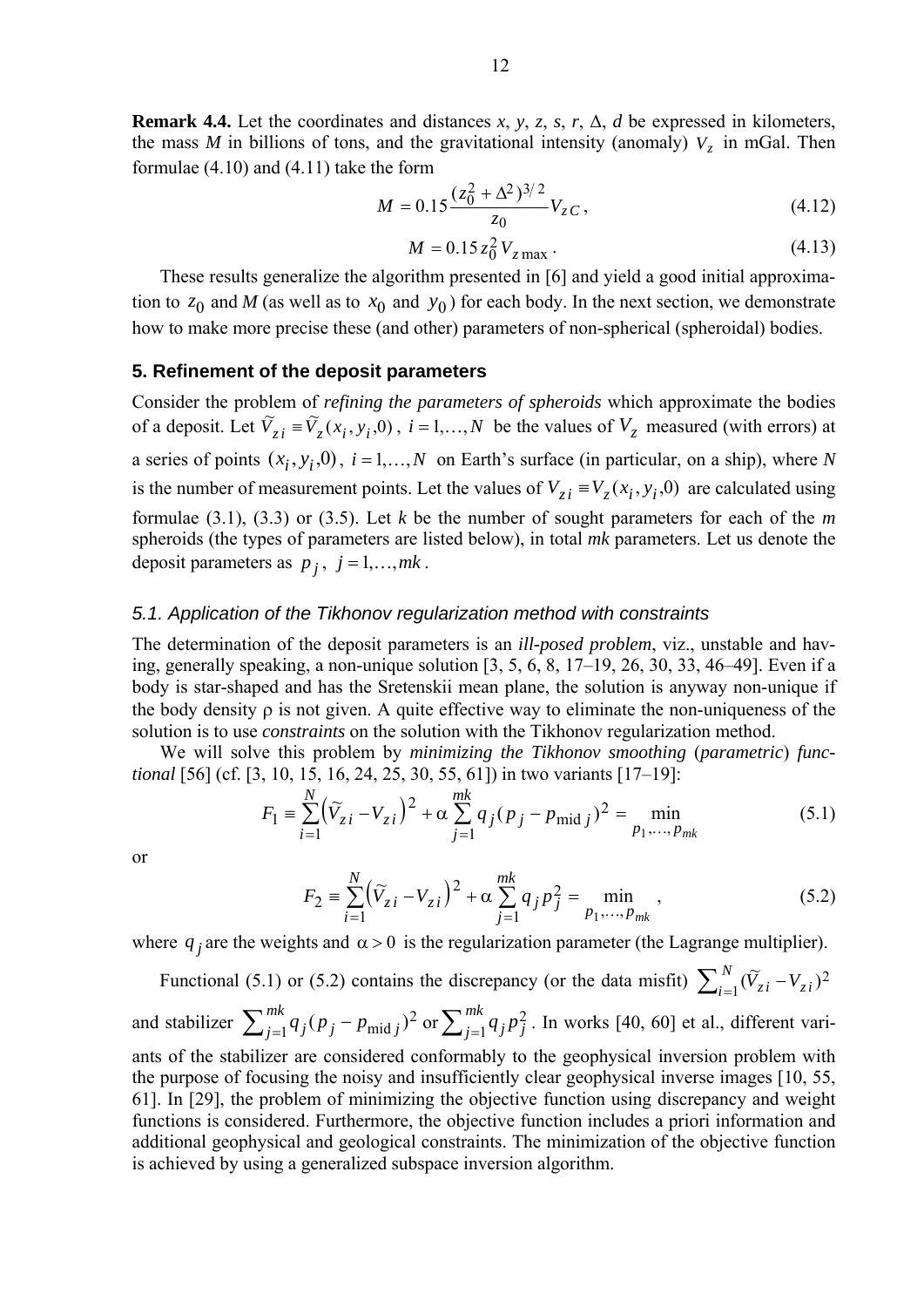In works [15, 22] et al., the inverse gravimetry problem is solved by a sparse regularization oriented on solving under-determined or ill-conditioned systems of linear equations and based on a matching pursuit algorithm.

In order to enhance the stability and eliminate the solution non-uniqueness, we impose *constraints on the solution* by setting the ranges of values for the parameters (cf. [16, 49, 62]):

$$
p_{\min j} \le p_j \le p_{\max j}, \quad j = 1, ..., mk,
$$
\n(5.3)

where  $p_{\min j}$  and  $p_{\max j}$  must be estimated from an additional (a priori) information<sup>4</sup>.

We assume for the weights that  $q_j = 1/p_{\text{mid }j}^2$ , where  $p_{\text{mid }j} = (p_{\text{min }j} + p_{\text{max }j})/2$ . Such a problem is a problem of nonlinear programming with regularization [21, 35, 54, 56].

**Remark.** We introduce the weights  $q_i$  because the sought parameters  $p_i$  can have a different physical dimension and a different order of magnitudes, and the introduction of the weights makes the summands  $q_j (p_j - p_{mid j})^2$  in (5.1) or  $q_j p_j^2$  in (5.2) dimensionless quantities which are close to each other.

The mean square error of the solution equals [17, 19]

$$
\delta = \left[ \frac{1}{mk} \sum_{j=1}^{mk} q_j (p_j - \overline{p}_j)^2 \right]^{1/2},\tag{5.4}
$$

where  $p_j = p_j(\alpha)$ ,  $\delta = \delta(\alpha)$ , and  $\bar{p}_j$  are 'exact'  $p_j$  estimated from the modelled body.

## *5.2. Scheme for calculating the parameters of deposit*

We suggest the following s c h e m e for calculating the parameters of deposit bodies.

1. The number of bodies *m* and the values of  $x_0$ ,  $y_0$  for each body are estimated from the  $V<sub>z</sub>$  isolines pattern (see figure 5 or figure 10 further).

2. The average value of  $\mu$  is determined using formula (4.4) or/and (4.8) and  $z_0 = \mu s$  is estimated for each body from the measurements of  $V<sub>z</sub>$  at the series of points.

3. The mass *M* of each body is estimated using formulae (4.5), (4.10)–(4.13).

4. The  $k = 5$  parameters  $p_1 = \varepsilon$ ,  $p_2 = \rho$ ,  $p_3 = x_0$ ,  $p_4 = y_0$ , and  $p_5 = z_0$  are sought for each body, while estimations of  $x_0$ ,  $y_0$ ,  $z_0$  obtained by the Bulakh algorithm are used as the initial approximations assuming  $p_{mid 3} = x_0$ ,  $p_{mid 4} = y_0$ ,  $p_{mid 5} = z_0$ . Furthermore, the estimate of *M* is used in the calculation of the semiaxis *a*,

$$
a = \sqrt[3]{\frac{M}{(4/3)\pi\epsilon\rho}} \tag{5.5}
$$

## *5.3. A way of decremental constraints*

A number of methods is developed for the problem of minimizing functionals with constraints (the methods of conditional gradient, conjugate gradients, steepest descent, ravines, chords, et

<sup>&</sup>lt;sup>4</sup> In Section 6.1, it is indicated that the constraints can be estimated by the results of preliminary study of the region. We note also that in [23], a priori information is formulated in the form of a fuzzy set in the parameter space. In such a formulation the inverse problem becomes a multiobjective optimization problem with two objective functions, one of them is a membership function of the fuzzy set of feasible solutions, the other is the conditional probability density function of the observed data.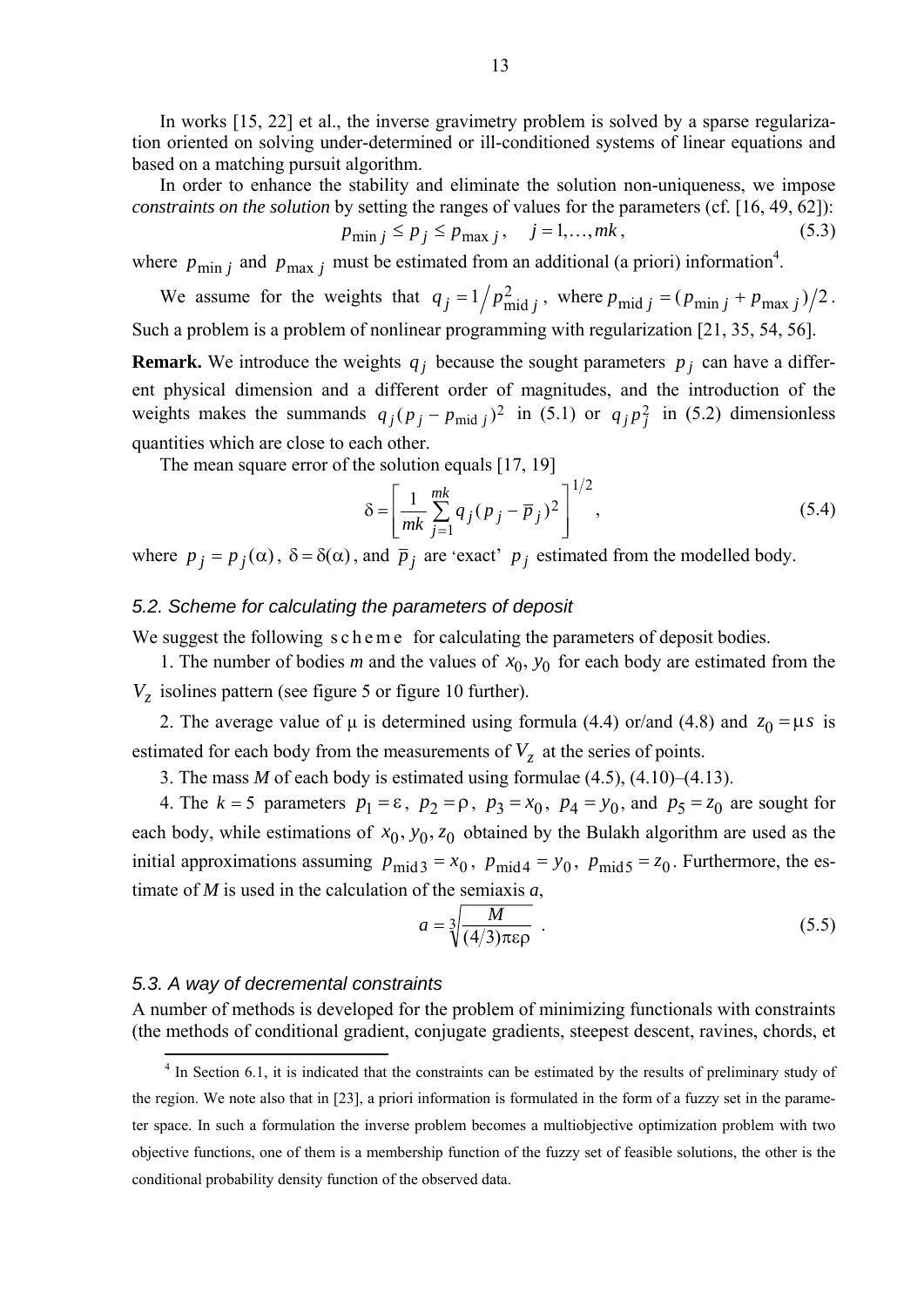al.) [21, 54, 56]. In exploration geophysics, the *method of gradient descent* is often used (the works of Kantorovich, et al.) [5]. However, the point of convergence in this method strongly depends on the initial approximation of the solution. Besides that, this method is using the derivatives of a functional and is not using constraints on solution.

In this paper, for minimizing the functional (5.1) or (5.2), we use a modification of the *coordinate descent method* [13] which is, to a certain degree, effective in case when constraints have form  $(5.3)$ . A special feature of this method is that it does not allow the solution to fall outside the constraints (5.3), thus providing stability and convergence of the solution within the interval ('corridor') given by inequalities (5.3). However, it is not always possible to set a sufficiently narrow interval. In this case, first, one should set wide constraints, and then one must do more narrow constraints iteratively so that the solution does not go out of the interval (5.3). The following examples are solved in exactly this way. We call this method a *way of decremental constraints*.

## **6. Numerical examples (modelling of the direct and inverse problems)**

*Program packages* IGP2 and IGP5 (Inverse Gravimetry Problem, var. 2 and 5) were developed for modelling the direct and inverse gravimetry problems for the case when a deposit consists of two or five bodies ( $m = 2$  or  $m = 5$ ). The calculations were implemented in MS Fortran PowerStation 4.0 (Fortran90) and graphs were created in MathCAD, CorelDRAW, and Paint. The two following *numerical examples* were solved.

## *6.1. Example 1*

The deposit was given in the form of two bodies (figures 1 and 2).

**The direct problem.** In the *direct problem* (modelling of the intensities  $V<sub>z</sub>$  created by the deposit), there were  $N = 45$  points  $(x_i, y_i, 0)$ ,  $i = 1,...,N$  for measuring  $V_z$  on Earth's surface (the small squares in figure 5). The intensity  $V_z(x_i, y_i, 0)$  was simulated at each point  $(x_i, y_i, 0)$ ,  $i = 1,...,N$ , by summing the elementary bars for the two bodies using (2.1) with the discretization step  $dx' = dy' = 0.25$  km for the first body and  $dx' = dy' = 0.125$  km for the second one having  $z'_{\text{min}}(x', y')$  and  $z'_{\text{max}}(x', y')$  given (figure 3).

Normal errors  $\delta V_z$  with zero expectation and standard deviation of  $\sigma = 1$  mGal (which is  $\approx 6\%$  of the average value of  $V_z$  and  $\approx 4\%$  of  $V_{zmax}$ ) were generated by a random-number generator [44] and added to the exact values  $V_z(x_i, y_i, 0)$ . The errors  $\delta V_z$  model measurement errors, small-scale non-homogeneities of a medium, etc.

 $V_z(x_i, y_i, 0)$  were plotted as isolines using command Contour Plot in MathCAD. In figure 5, the isolines of  $V_z(x, y, 0)$  (mGal) are given at  $x \in [0, 15]$  km,  $y \in [0, 15]$  km. The density of the first body was  $\rho = 1.6 \frac{g}{cm^3}$  and that of the second one was  $\rho = 2.6 \frac{g}{cm^3}$ . Such density anomalies can be associated, e.g., with the upper ore body and shales, respectively.

However, in practice, continuous data on  $V_z(x, y, 0)$  are usually unknown, whereas (noisy) values of  $\widetilde{V}_z$  are known only at measurement points  $(x_i, y_i, 0)$ ,  $i = 1,...,N$ . In figure 8, the isolines of *z*-intensity  $\tilde{V}_z = V_z + \delta V_z$  (mGal) are plotted from the measured values of  $\widetilde{V}_z(x_i, y_i, 0), i = 1,...,N$ .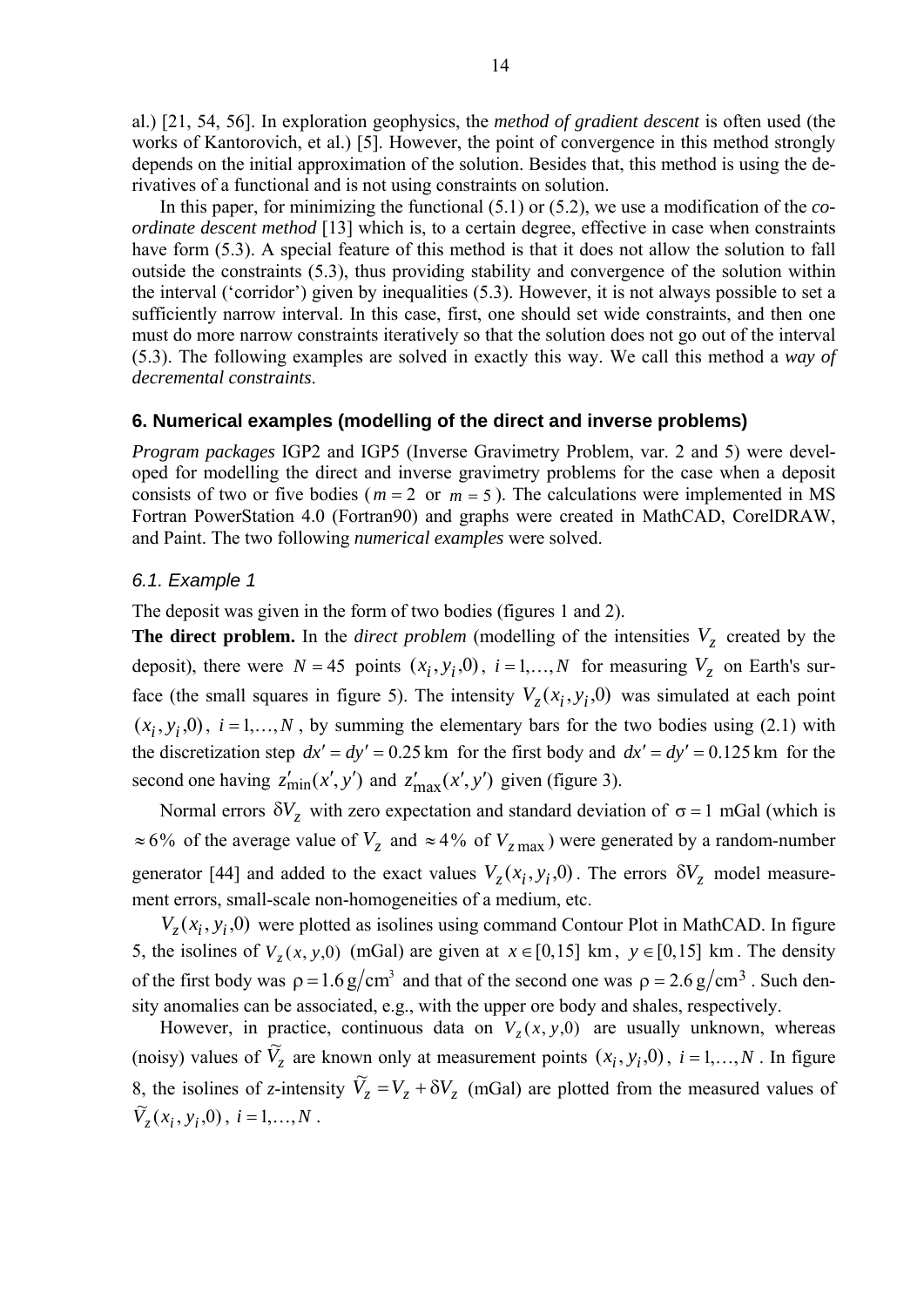

**Figure 8.** The isolines of the intensity  $\widetilde{V}_z(x, y, 0)$ , mGal, induced by two bodies. The isolines are plotted using  $N = 45$  measurement points (example 1).

**Remark.** Strictly speaking, isolines of  $V_z(x, y, 0)$  are not necessary for constructing deposit model. As we see from (5.1) and (5.2), the discrete values of  $\tilde{V}_{z}$  are only used. Nevertheless, isolines are necessary for estimating the number of bodies and their coordinates  $x_0$  and  $y_0$ .

**The inverse problem.** We present in the following the results of solving the *inverse problem*, viz. the determination of the parameters of the two deposit bodies.

First,  $x_0$ ,  $y_0$  were evaluated for both bodies from the isolines in figure 8. For the first body,  $x_0 = 5.7$  and  $y_0 = 5.6$  km were obtained. The estimates of  $z_0 = \mu s$ , which were obtained according to formulae  $(4.4)$  and  $(4.8)$  for few points *P* and *Q* located in the area  $x \le 7$  &  $y \le 6$  km, vary from 3 to 5.5 km, or on average  $z_0 = 4.9$  km. The estimates of mass *M* obtained by formulae (4.10) and (4.11) (or (4.12) and (4.13)) vary from 30 to 105 bln t, or on average  $M = 67.5$  bln t.

For the second body,  $x_0 = 10.65$  and  $y_0 = 11.1$  km. The estimates of  $z_0 = \mu s$  according to formula (4.8) for few points at  $x \ge 8$  &  $y \ge 10$  km vary from 2.9 to 3.7 km, or on average  $z_0$  = 3.3 km. The estimates of mass *M* obtained by formula (4.13) vary from 37 to 60 bln t, or on average  $M = 48.5$  bln t.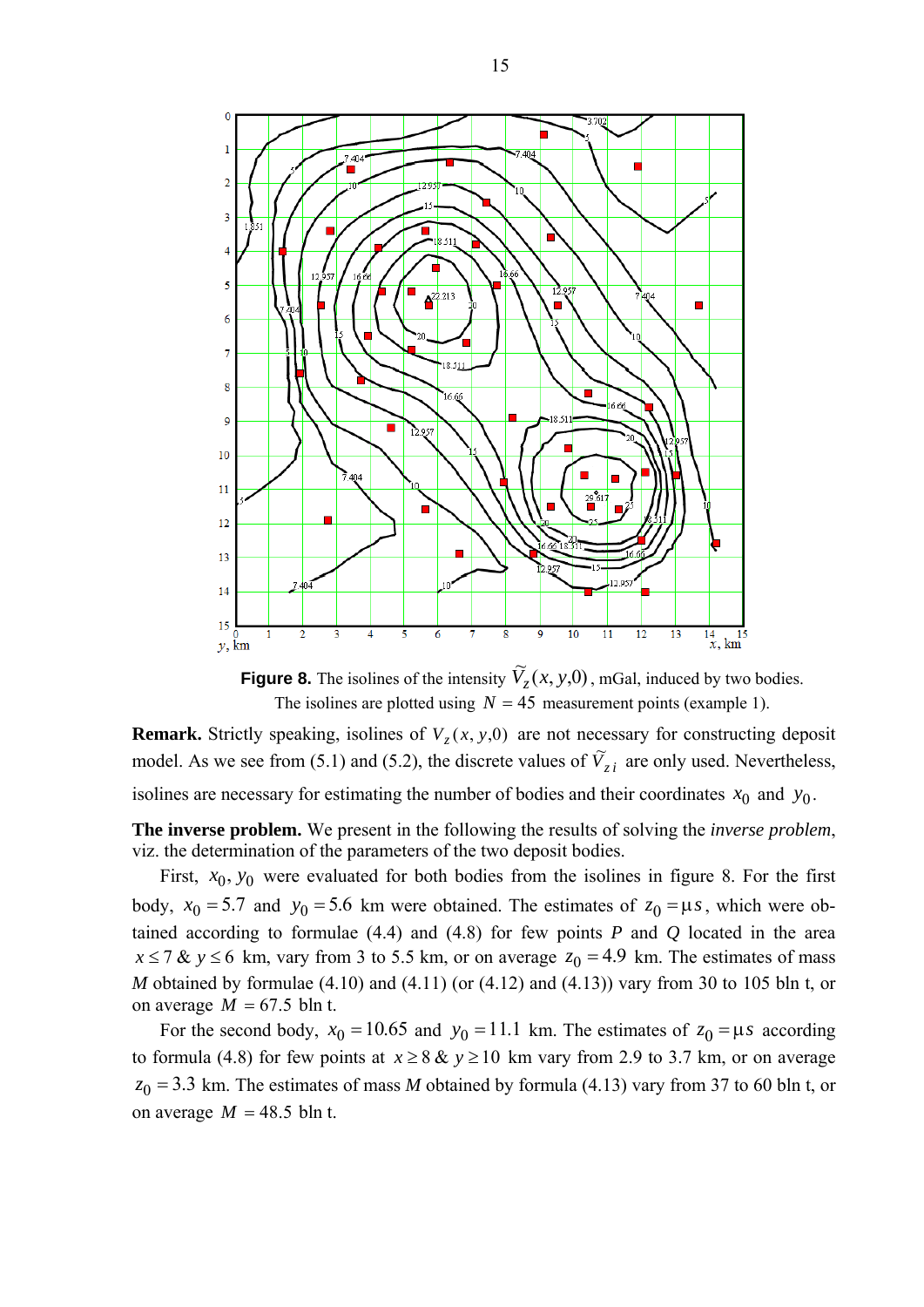Then, the following ten sought parameters were refined by minimizing the functional  $F_1$ or  $F_2$  (see (5.1) or (5.2)):  $p_1 = \varepsilon$ ,  $p_2 = \rho$ ,  $p_3 = x_0$ ,  $p_4 = y_0$ ,  $p_5 = z_0$  for the first body and  $p_6 = \varepsilon$ ,  $p_7 = \rho$ ,  $p_8 = x_0$ ,  $p_9 = y_0$ ,  $p_{10} = z_0$  for the second one.

In table 2, the initial lower constraints  $p_{\text{min}}$ , the upper constraints  $p_{\text{max}}$  and the mean values  $p_{\text{mid}} = (p_{\text{min}} + p_{\text{max}})/2$  are presented. These (approximate) values of the constraints can be estimated by the experts in this field on the basis of additional data obtained by results of preliminary investigations of the region<sup>5</sup>. Constraints on  $\rho$  are especially important, since the density knowledge connects with the problem of uniqueness. Then these values are determined more accurately such that the sought solution  $p_i, \ldots, p_{10}$  does not fall outside the limits of the interval (5.3). Furthermore, estimate of the semiaxis *a* is realized by formula (5.5).

| $\boldsymbol{p}$ | $\epsilon$ | $\rho$ , g/cm <sup>3</sup> | $x_0$ , km | $y_0$ , km | $z_0$ , km | $v,$ km <sup>3</sup> | $M$ , bln t | $a,$ km |  |  |  |
|------------------|------------|----------------------------|------------|------------|------------|----------------------|-------------|---------|--|--|--|
| The first body   |            |                            |            |            |            |                      |             |         |  |  |  |
| $p_{\min}$       | 0.2        | 1.1                        | 5.4        | 5.2        | 4.0        |                      |             |         |  |  |  |
| $p_{\text{max}}$ | 0.6        | 1.7                        | 6.0        | 6.0        | 5.8        |                      |             |         |  |  |  |
| $p_{mid}$        | 0.4        | 1.4                        | 5.7        | 5.6        | 4.9        |                      |             |         |  |  |  |
| solution         | 0.595      | 1.69                       | 5.75       | 5.48       | 4.40       | 39.86                | 67.50       | 2.52    |  |  |  |
| exact<br>values  | 0.51       | 1.6                        | 5.7        | 5.3        | 4.2        | 39.67                | 63.48       | 2.75    |  |  |  |
| The second body  |            |                            |            |            |            |                      |             |         |  |  |  |
| $p_{\min}$       | 1.8        | 2.3                        | 10.3       | 10.2       | 2.3        |                      |             |         |  |  |  |
| $p_{\text{max}}$ | 2.2        | 2.9                        | 11.0       | 12.0       | 4.3        |                      |             |         |  |  |  |
| $p_{mid}$        | 2.0        | 2.6                        | 10.65      | 11.1       | 3.3        |                      |             |         |  |  |  |
| solution         | 2.035      | 2.65                       | 10.71      | 11.90      | 3.81       | 18.28                | 48.50       | 1.29    |  |  |  |
| exact<br>values  | 1.96       | 2.6                        | 10.7       | 11.1       | 3.8        | 19.06                | 49.55       | 1.375   |  |  |  |

**Table 2.** Refined values of the constraints on the parameters and the obtained solution

The dependence of the mean square error  $\delta$  of the solution (see (5.4)) on the regularization parameter α was calculated. Furthermore, values of ε, ρ,  $x_0$ ,  $y_0$ ,  $z_0$ , *v*, *M* and *a* based on the deposit estimation (figures 1 and 2) and given in Table 2, were taken as 'exact' parameters  $\bar{\epsilon}$ ,  $\overline{\rho}$ ,  $\overline{x}_0$ ,  $\overline{y}_0$ ,  $\overline{z}_0$ ,  $\overline{\nu}$ ,  $\overline{M}$  and  $\overline{a}$  of the deposit bodies.

Note that the exact volumes  $\overline{v}$  and masses  $\overline{M}$  of bodies were calculated by summation over the bars, and the values of  $\bar{\epsilon}$ ,  $\bar{\rho}$ ,  $\bar{x}_0$ ,  $\bar{y}_0$  and  $\bar{z}_0$  were estimated by the form of bodies. For example, the *x* half-length of the first body is 2.5 km and the *y* half-length is 3 km, i.e. the average half-length in the plane *xy* is  $\bar{a} = 2.75$  km; the *z* half-length is 1.4 km, i.e. the ratio between the *z* and *xy* half-lengthes is  $\bar{\varepsilon} = 0.51$ , etc.

Since a regularization is used, it is necessary to draw our attention to the problem of choosing the value of the regularization parameter  $\alpha$ . A number of approaches for choosing  $\alpha$ is developed (the Morozov discrepancy principle, L-curve algorithm, generalized crossvalidation method et al.) [1, 14, 15, 28, 44, 55, 56]. However, in example 1, the rigid con-

<sup>&</sup>lt;sup>5</sup> As a result of such investigations, one can determine which bodies (ore, oil, quartzites, shales, etc.) occur in the region. This makes possible to estimate their densities. As to  $\varepsilon$ , then at first we can put  $p_{\text{mid}} = \varepsilon = 1$ .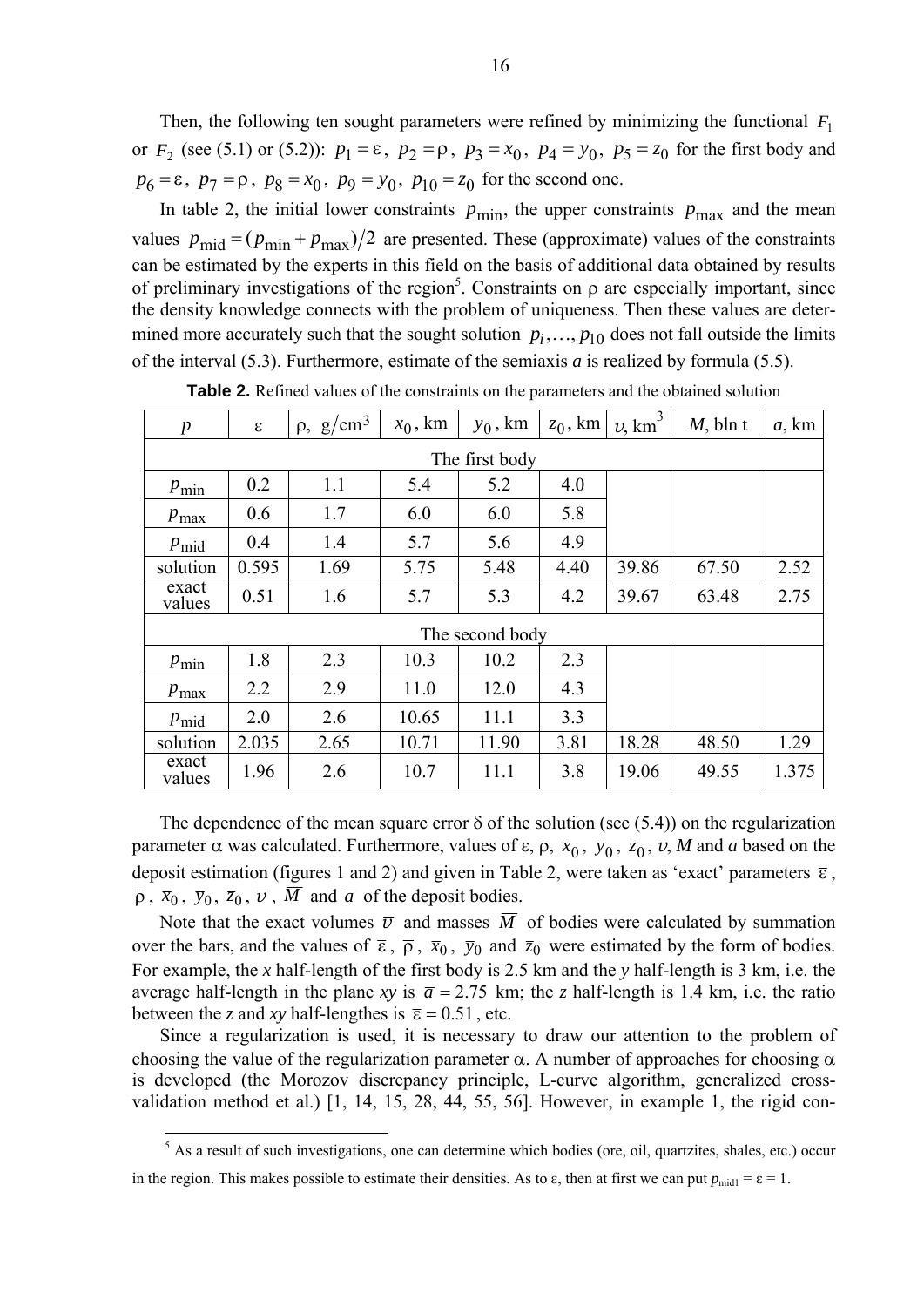straints are imposed on the solution *p* and they provide stability and uniqueness of the solution without regularization. Practically, the problem has the same solution for any  $\alpha \approx 10^{-8}$ and the solution does not depend on the type of the functional  $(F_1 \text{ or } F_2)$ . But if the constraints are less rigid than those given in table 2, the error  $\delta(\alpha)$  and the solution  $p(\alpha)$  depend on  $\alpha$ , and the value of the error  $\delta$  at some  $\alpha = \alpha_{\text{opt}}$  can be smaller than that at  $\alpha = 0$ .

In figure 9, the pictures of the two calculated spheroids are given. It can be seen that the modelling of a deposit by spheroids yields a quite satisfactory result.



**Figure 9**. Two spheroids imitating the deposit in example 1.

It should be pointed out that the initial value of the functional  $F_1$  (before its minimization) equals  $F_1 = 0.167 \cdot 10^{-2}$ , and after the minimization by the coordinate descent method  $F_1 = 0.197 \cdot 10^{-3}$ , i.e. the value of  $F_1$  decreased by one order of magnitude.

#### *6.2. Example 2*

In the capacity of the second example, we could consider an example based on real measured fields on Earth's surface. However, in this case the exact values of the parameters of the bodies would not be known and it would be difficult to estimate the errors in determining the parameters. Of course, instead of estimating and comparing the parameters, one can use a comparison of the measured isolines of  $\tilde{V}_z$  (type of figures 8 and 10) and the isolines obtained as a result of calculating the spheroids (see figure 11 later). However, it will be an indirect estimating the errors of body parameters. In addition, because of ill-posedness of the problem a small difference of isolines does not guarantee a small difference of body parameters.

It could be considered a *synthetic example* where the real data about deposit bodies are used, then calculations of the fields  $\tilde{V}_z(x, y, 0)$  are performed, after which the inverse problem of determining the parameters of the spheroids is solved. In this case, we will be able to compare the calculated parameters of the spheroids with the parameters of the deposit bodies. However, it is difficult to get real data about deposit bodies with the necessary accuracy.

Therefore, as the second example we have considered an example in which (as in example 1) the parameters of the deposit bodies are given (see table 3 below), but the deposit has more bodies than in example 1. Further, the intensities  $V_z$  are calculated at  $N = 73$  points on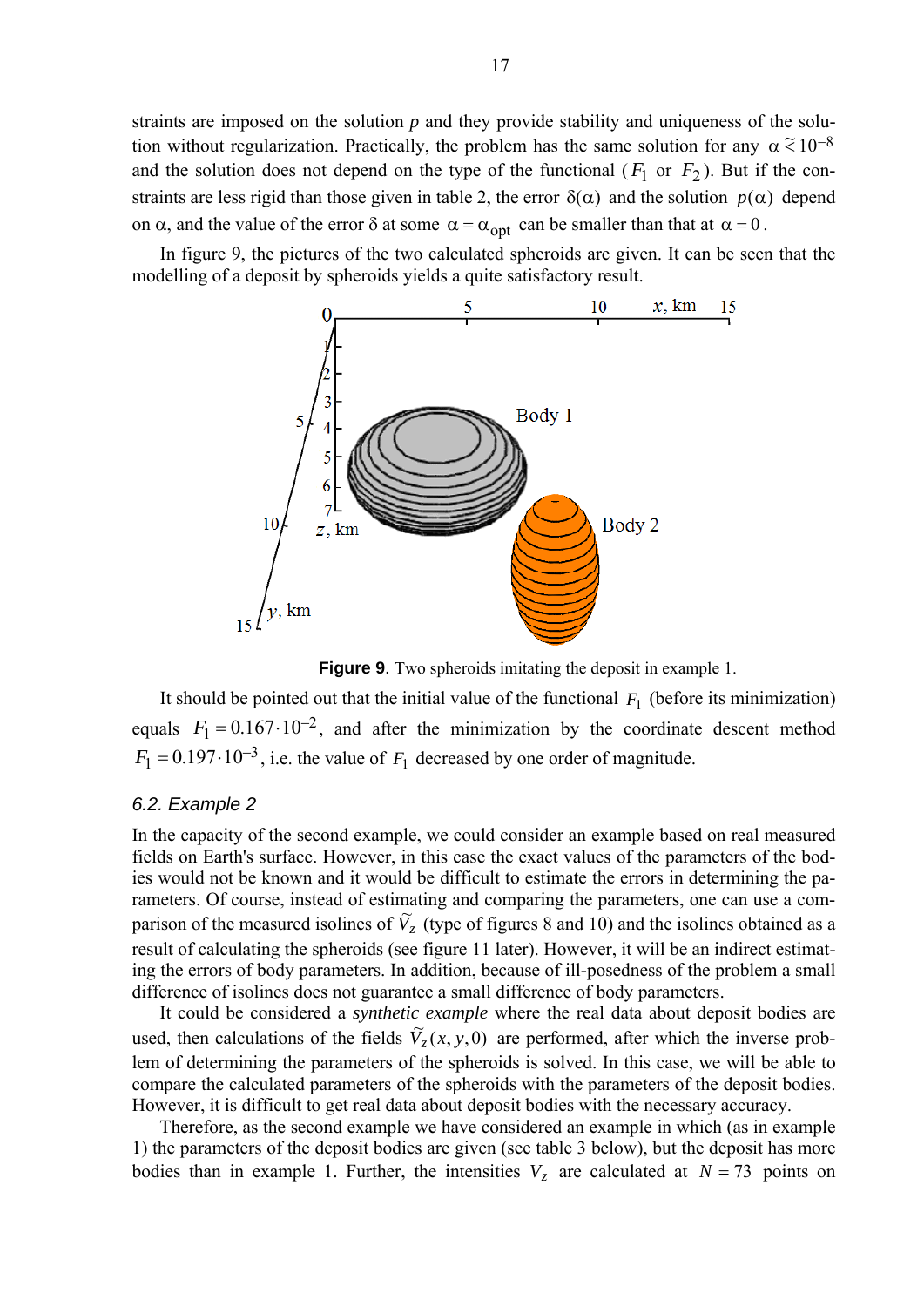Earth's surface (squares in figure 10) and 3% errors are added to values of  $V_z$ . Example 2 is more complicated than example 1, and its purpose is to show potential possibilities of the method on increasing the number of bodies.

Based on the values of  $\tilde{V}_z$  using computer graphics of the system MathCAD, the *z*intensity contours were constructed (figure 10).



**Figure 10.** The isolines of the intensity  $\widetilde{V}_z(x, y, 0)$ , mGal, induced by more than two bodies. The isolines are plotted with the help of computerized graphics of the system MathCAD using  $N = 73$  measurement points (example 2).

By the isolines of figure 10 using the way of a selection of bodies from the isolines (see section 4.1), we conclude that the number of bodies in deposit is  $m = 5$ . Furthermore, it is also possible to estimate the coordinates  $(x_0, y_0)$  for each body. Using the generalization of the Bulakh algorithm and formulae (4.4), (4.8), (4.12) and (4.13), the estimations of the depths  $z_0 = \mu s$  and masses *M* of the bodies were obtained as well. The results are as follows  $(x_0, y_0, z_0 \text{ in km}, M \text{ in bh})$ :

body 1:  $x_0 = 3$ ,  $y_0 = 3.5$ ,  $z_0 = 4.45$ ,  $M = 55.9$ ; body 2:  $x_0 = 10.3$ ,  $y_0 = 11.3$ ,  $z_0 = 4.1$ ,  $M = 47.5$ ; body 3:  $x_0 = 3$ ,  $y_0 = 11.8$ ,  $z_0 = 3.8$ ,  $M = 37.5$ ; body 4:  $x_0 = 11$ ,  $y_0 = 2$ ,  $z_0 = 4.4$ ,  $M = 43.1$ ; body 5:  $x_0 = 12.9$ ,  $y_0 = 6.3$ ,  $z_0 = 5.1$ ,  $M = 30$ .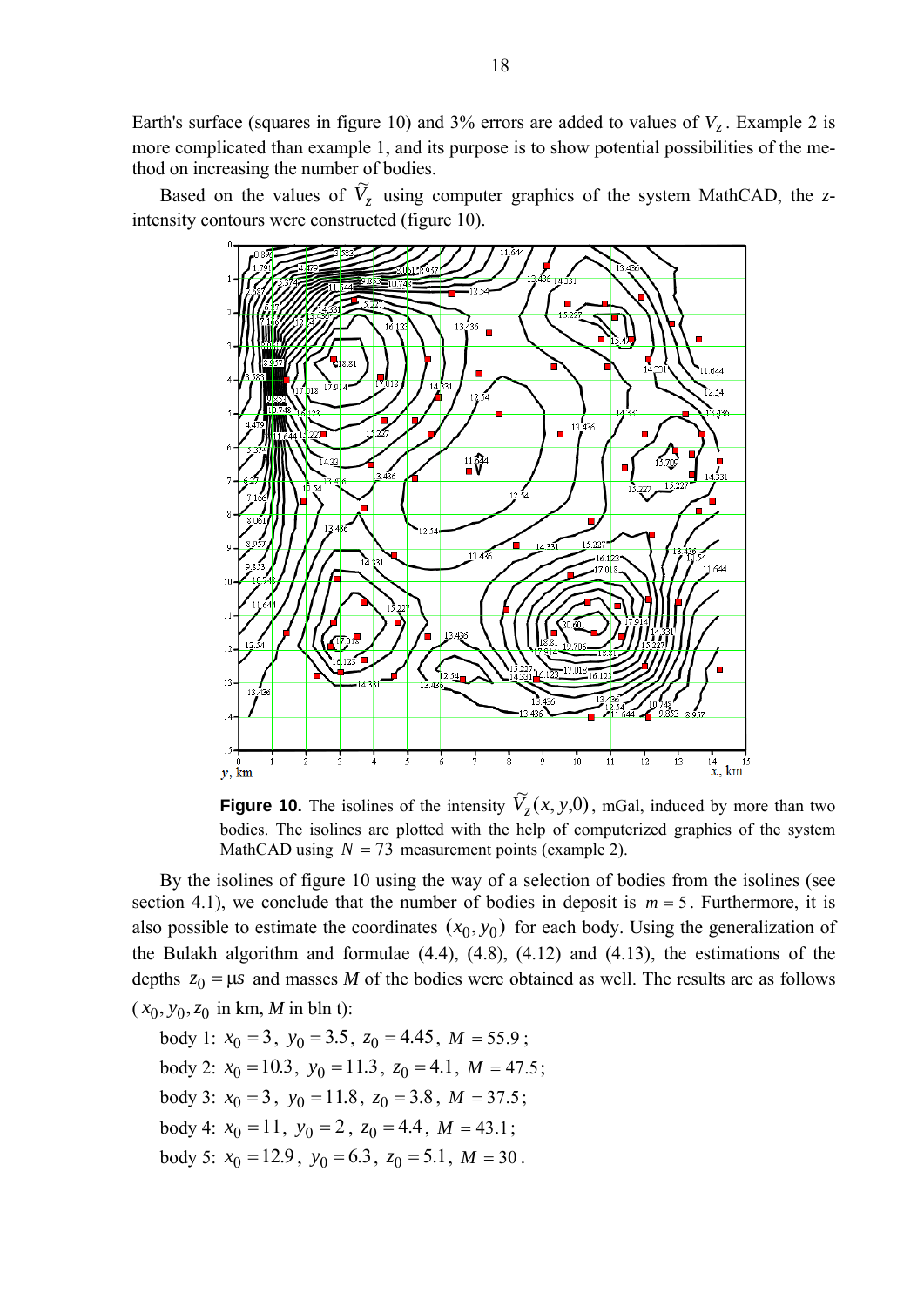Then, by minimizing the functional  $F_1$  (see (5.1)) the sought parameters of the bodiesspheroids  $p_1 = \varepsilon$ ,  $p_2 = \rho$ ,  $p_3 = x_0$ ,  $p_4 = y_0$ ,  $p_5 = z_0$  for body 1 and similarly for bodies 2– 5 (in total, *mk* = 25 parameters) were determined more accurately. And at that, first, more wide constraints on the values of the parameters were used, and then, they were narrowed step by step such that the sought solution  $p_1, \ldots, p_{25}$  did not fall out of the interval (5.3). After refinement of  $z_0$ , *M* is refined according to (4.13).

The regularization parameter was chosen to be  $\alpha = 10^{-8}$ . However, its value has very weak influence on the solution due to the constraints on the solution already act as regularization. The obtained solution is summarized in table 3.

|                | Body                     | $a,$ km | $\mathcal{E}$ | $ \rho, g/cm^3 $ | $x_0$ , km | $y_0$ , km | $z_0$ , km | $v,$ km <sup>3</sup> | $M$ , bln t |
|----------------|--------------------------|---------|---------------|------------------|------------|------------|------------|----------------------|-------------|
| 1              | $\widetilde{\mathbf{S}}$ | 2.341   | 0.54          | 1.64             | 2.84       | 3.34       | 4.40       | 29.02                | 47.60       |
|                | $\overline{S}$           | 2.5     | 0.51          | 1.6              | 2.8        | 3.3        | 4.2        | 29.81                | 47.69       |
| $\overline{2}$ | $\widetilde{\mathbf{S}}$ | 1.306   | 1.60          | 2.34             | 10.38      | 12.00      | 4.00       | 14.91                | 34.90       |
|                | $\overline{S}$           | 1.375   | 1.56          | 2.3              | 10.3       | 11.7       | 3.8        | 15.17                | 34.89       |
| 3              | $\widetilde{\mathbf{S}}$ | 1.696   | 1.04          | 1.54             | 2.84       | 12.00      | 4.20       | 21.23                | 32.70       |
|                | $\overline{S}$           | 1.8     | 1.0           | 1.5              | 2.8        | 11.8       | 4.0        | 21.81                | 32.72       |
| $\overline{4}$ | $\widetilde{\mathbf{S}}$ | 1.235   | 1.44          | 2.74             | 11.00      | 1.24       | 4.60       | 11.35                | 31.10       |
|                | $\overline{S}$           | 1.3     | 1.4           | 2.7              | 10.8       | 1.2        | 4.4        | 11.51                | 31.06       |
| 5              | $\widetilde{S}$          | 1.320   | 0.74          | 3.34             | 13.70      | 6.50       | 4.10       | 7.13                 | 23.80       |
|                | $\overline{S}$           | 1.4     | 0.7           | 3.3              | 13.5       | 6.3        | 3.9        | 7.18                 | 23.71       |

**Table 3**. Obtained  $(\tilde{s})$  and exact  $(\bar{s})$  solutions for example 2

Based on the values of the parameters of the five bodies-spheroids summarized in table 3, the *z*-intensities  $V_z(x, y, 0)$ ,  $x \in [0, 15]$  km,  $y \in [0, 15]$  km were calculated and the isolines  $V_z$  were plotted (figure 11).

The comparison between measured  $\tilde{V}_z$  (figure 10) and calculated  $V_z$  (figure 11) isolines shows that the main goal in this numerical example was reached despite it was complicated enough for processing, namely, the five bodies were identified; their surface coordinates  $x_0, y_0$  were estimated; the values of  $V_z$  on the five calculated 'poles' (figure 11) correspond to the values of  $\widetilde{V}_z$  on the measured 'poles' (figure 10), etc.

In figure 12, the images of the five calculated spheroids are given. They can be identified with a deposit consisting of several bodies (ore, oil, intrusion, quartzites, shales, granite, basalt, etc.).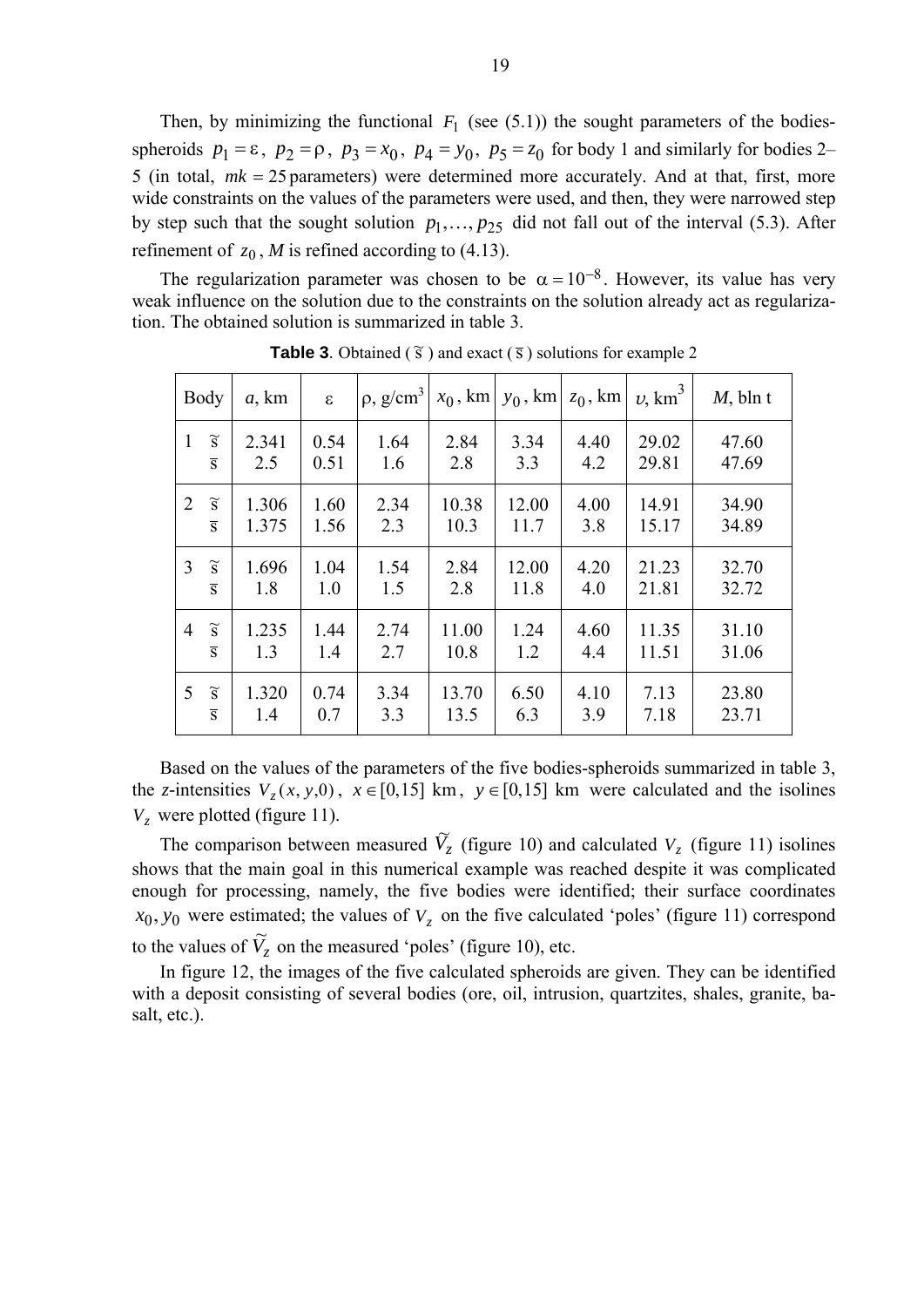

**Figure 11.** The isolines of the intensity  $V_z(x, y, 0)$ , mGal, induced by five spheroids (example 2)



**Figure 12.** The five spheroids imitating the deposit in example 2.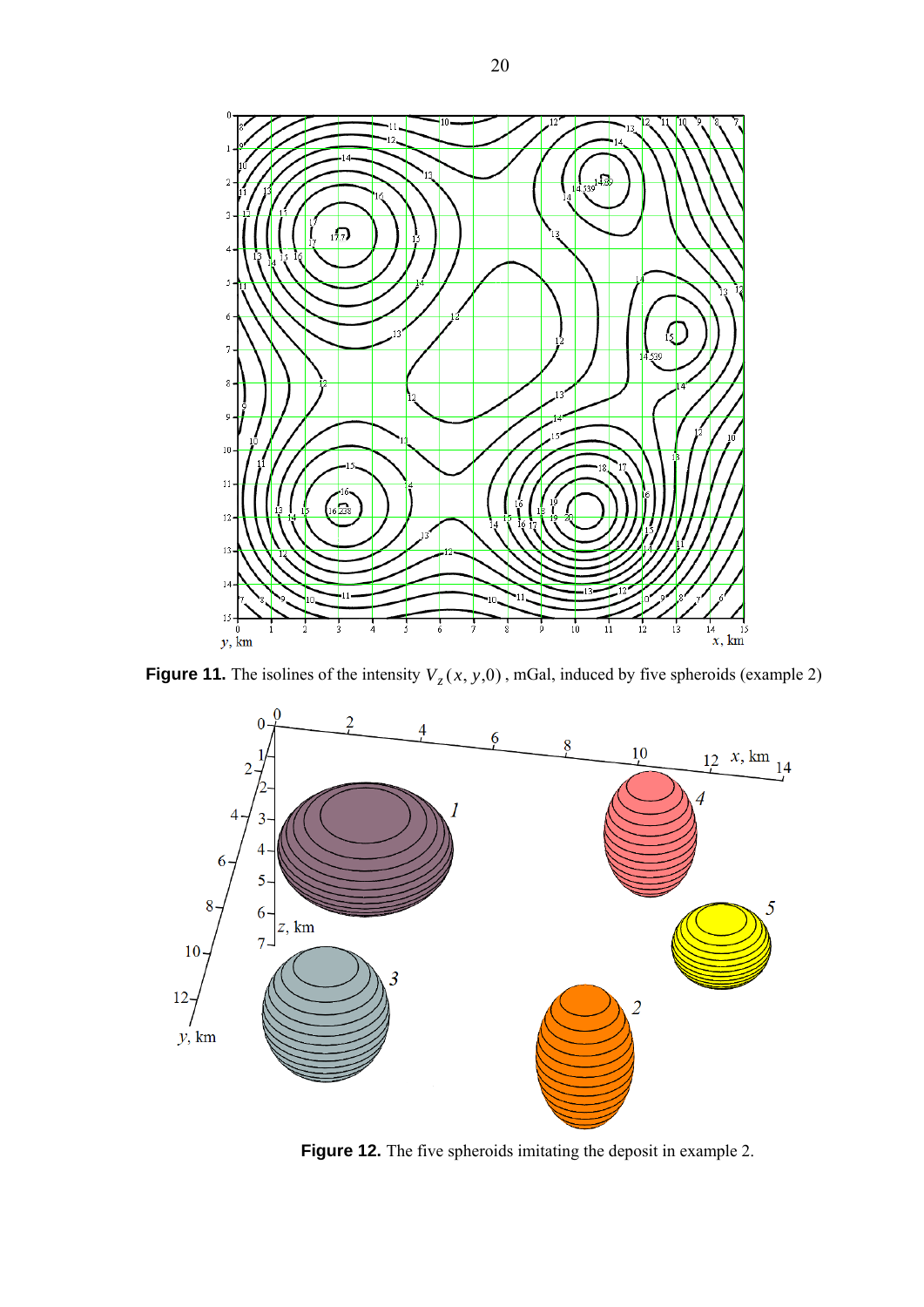# **7. Conclusion**

Based on the results obtained in the present paper as well as in [17–19], the following c o n c lusions were made:

1. Constraints on the solution (the parameters of the deposit model, e.g., in the form of inequalities (5.3)) are helpful in eliminating the non-uniqueness of the inverse gravimetry problem and make it stable. The Tikhonov regularization method is efficient in this case as well (see (5.1), (5.2)).

2. It is possible to obtain a stable (and unique) solution to the inverse gravimetry problem without a regularization, but by imposing rigid constraints on the solution.

3. The computerized implementation of the functional minimization problem for  $F_1$  and  $F_2$  (see (5.1) or (5.2)) requires solely one-dimensional arrays ( $V_{zi}$  and others), but not matri-

ces (cf. [49]). The time required for solving the functional minimization problem by the coordinate descent method in the above given examples was of the order of 1–10 s at a CPU clock rate of about 1 GHz. Hence, the proposed technique does not require large computer resources (memory and time).

4. The main conclusion. The use of spheroids in deposit modelling as well as the application of the smoothing functional minimization method with constraints on the sought parameters yields to solve the inverse gravimetry problem enough accurately, steady, uniquely, visually and with little expenditure of computer memory and time even in case of significant errors in the initial data.

# **Acknowledgements**

This work is supported by the Russian Foundation for Basic Research (grants no. 09-08- 00034 and 13-08-00442); Energinet.dk (ForskEL 2009-1-10246, ForskEL 2008-1-0079); the European Social Fund (ESF) in the Czech Republic, the Ministry of Education, Youth and Sports (MEYS) of the Czech Republic (POST-UP CZ.1.07/2.3.00/30.0004); the institutional fund of Palacký University Olomouc.

# **References**

- 1. Bakushinsky A and Goncharsky A 1994 *Ill-Posed Problems: Theory and Applications* (Dordrecht: Kluwer)
- 2. Ballani L, Engels J and Grafarend E W 1993 Global base functions for the mass density in the interior of a massive body (earth) *Manuscr. Geod.* **18** 99–114
- 3. Bertete-Aguirre H, Cherkaev E and Oristaglio M 2002 Non-smooth gravity problem with total variation penalization functional *Geophys. J. Intern.* **149** 499–507
- 4. Bosold A*,* Schwarzhans W, Julapour A, Ashrafzadeh A R and Ehsani S M 2005 The structural geology of the High Central Zagros revisited (Iran) *Petroleum Geoscience* **11** 225–38
- 5. Bulakh E G and Markova M N 2008 Inverse gravity problems for models composed of bodies of Sretenskii's class *Izv. Phys. Solid Earth* **45** 258–71
- 6. Bulakh E G, Rzhanitsyn V A and Markova M N 1976 *Application of a minimization method for solving problems of structural geology by data of gravitational prospecting (in* Russian) (Kiev: Naukova Dumka)
- 7. Bulakh E G and Shinshin I V 2000 Algorithmic and programmed solving the problem of constructing analytical model of gravitational field *Geophys. J.* (Kiev) **22** 107–14 (in Russian)
- 8. Chen Z, Ding S, Xu Y and Yang H 2012 Multiscale collocation methods for ill-posed integral equations via a coupled system *Inverse Problems* **28** 025006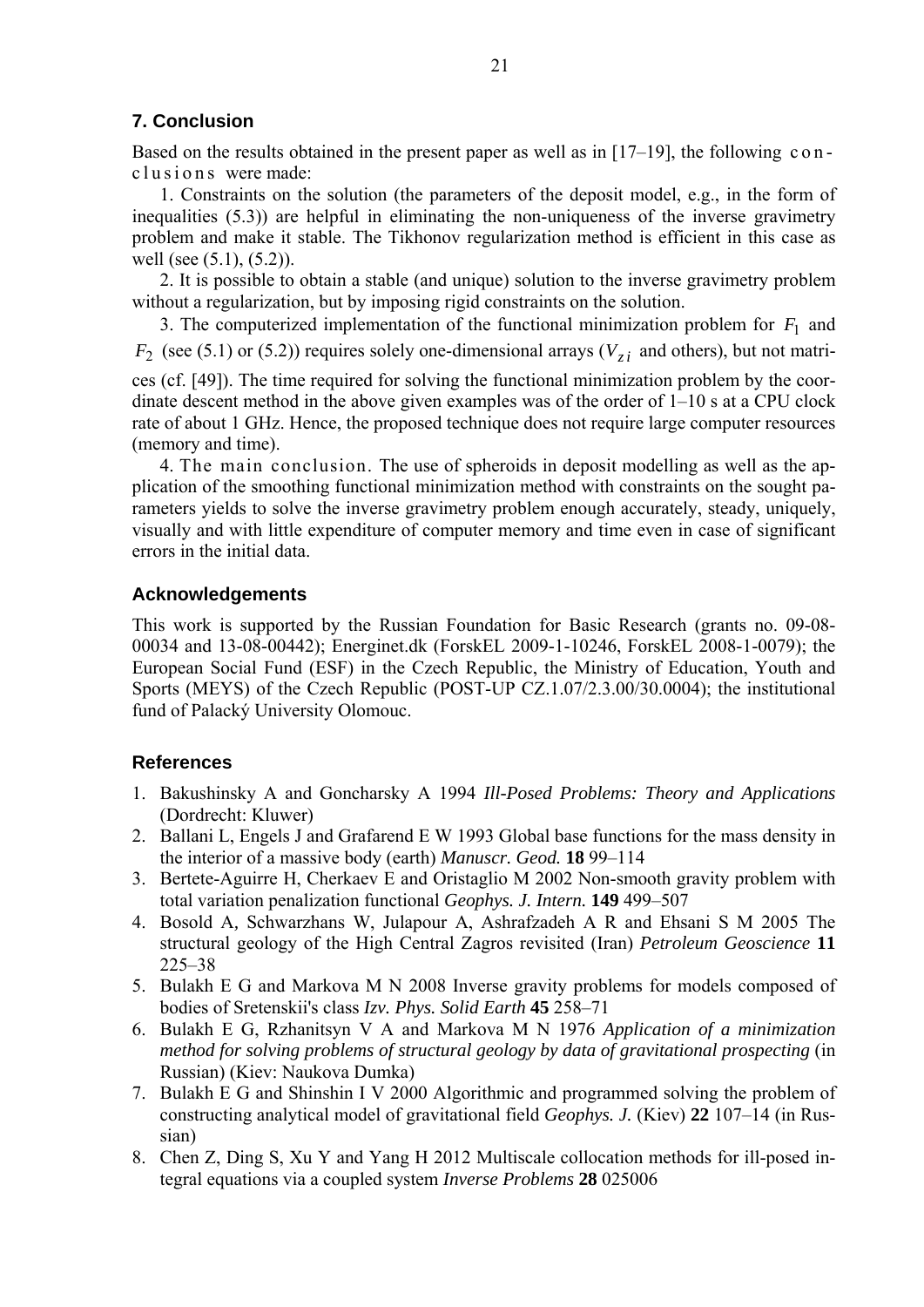- 9. Cho Z H, Jones J P and Singh M 1993 *Foundations of Medical Imaging* (New York: Wiley)
- 10. Commer M 2011 Three-dimensional gravity modelling and focusing inversion using rectangular meshes *Geophys. Prospecting* **59** 966–79
- 11. Duboshin G N 1975 *Celestial Mechanics. Basic Problems and Methods* 3rd edn (in Russian) (Moscow: Nauka)
- 12. Dufour H M 1977 Fonctions orthogonales dans la sphère. Résolution théorique du problème du potenciel terrestre *Bull. Geod.* **51** 227–37
- 13. D'yakonov V P 1984 *Handbook on Algorithms and Programs in Basic Language for PC*  (in Russian) (Moscow: Nauka)
- 14. Engl H, Hanke M and Neubauer A 1996 *Regularization of Inverse Problems* (*Mathematics and Its Applications*) (Dordrecht: Kluwer)
- 15. Fischer D and Michel V 2012 Sparse regularization of inverse gravimetry–case study: spatial and temporal mass variations in South America *Inverse Problems* **28** 065012
- 16. Frick K, Martinz P and Munk A 2012 Shape-constrained regularization by statistical multiresolution for inverse problems: asymptotic analysis *Inverse Problems* **28** 065006
- 17. Golov I N and Sizikov V S 2005 Modeling the inverse gravimetry problem with use of spheroids, nonlinear programming and regularization *Geophys. J.* (Kiev) **27** 454–62 (in Russian)
- 18. Golov I N and Sizikov V S 2005 On correct solving the inverse gravimetry problem *Rus. J. Geophysics* (St. Petersburg) **39–40** 84–91 (in Russian)
- 19. Golov I N and Sizikov V S 2009 Modeling of deposits by spheroids *Izv. Phys. Solid Earth*  **45** 258–71
- 20. Grafarend E W, You Rey-Jer and Syffus R 2014 *Map Projections: Cartographic Information Systems* 2nd edn (Berlin: Springer)
- 21. Himmelblau D M 1972 *Applied Nonlinear Programming* (New York: McGraw-Hill)
- 22. Jahandari H and Farquharson C G 2013 Forward modeling of gravity data using finitevolume and finite-element methods on unstructured grids *Geophysics* **78** G69–G80
- 23. Kozlovskaya E 2000 An algorithm of geophysical data inversion based on non-probabilistic presentation of a priori information and definition of Pareto-optimality *Inverse Problems* **16** 839
- 24. Krebs J 2011 Support vector regression for the solution of linear integral equations *Inverse Problems* **27** 065007
- 25. Krizskii V N, Gerasimov I A and Viktorov S V 2002 Mathematical modeling inverse problems of potential geoelectric fields in axially symmetric piecewise homogeneous media *Vestnik Zaporozh. Gos. Univ. Fiz.-Mat. Nauki* **1** 1–5 (in Russian)
- 26. Lahmer T 2011 Optimal experimental design for nonlinear ill-posed problems applied to gravity dams *Inverse Problems* **27** 125005
- 27. Lavrent'ev M M, Romanov V G and Shishatskiĭ S P 1986 *Ill-Posed Problems of Mathematical Physics and Analysis* (*Translations of Mathematical Monographs* vol 64) (Providence, RI: American Mathematical Society)
- 28. Leonov A S 2010 *Solving Ill-Posed Inverse Problems* (in Russian) (Moscow: Librokom)
- 29. Li Y and Oldenburg W 1998 3-D inversion of gravity data *Geophysics* **63** 109–19
- 30. MacLennan K, Karaoulis M and Revil A 2014 Complex conductivity tomography using low-frequency crosswell electromagnetic data *Geophysics* **79** E23–E38
- 31. Marusina M Y and Kaznacheeva A O 2007 Contemporary state and perspectives of development of tomography *Sci-tech. Vestnik SPbSU IFMO* **8** 3–13 (in Russian)
- 32. Michel V 2005 Regularized wavelet-based multiresolution recovery of the harmonic mass density distribution from data of the Earth's gravitational field at satellite height *Inverse Problems* **21** 997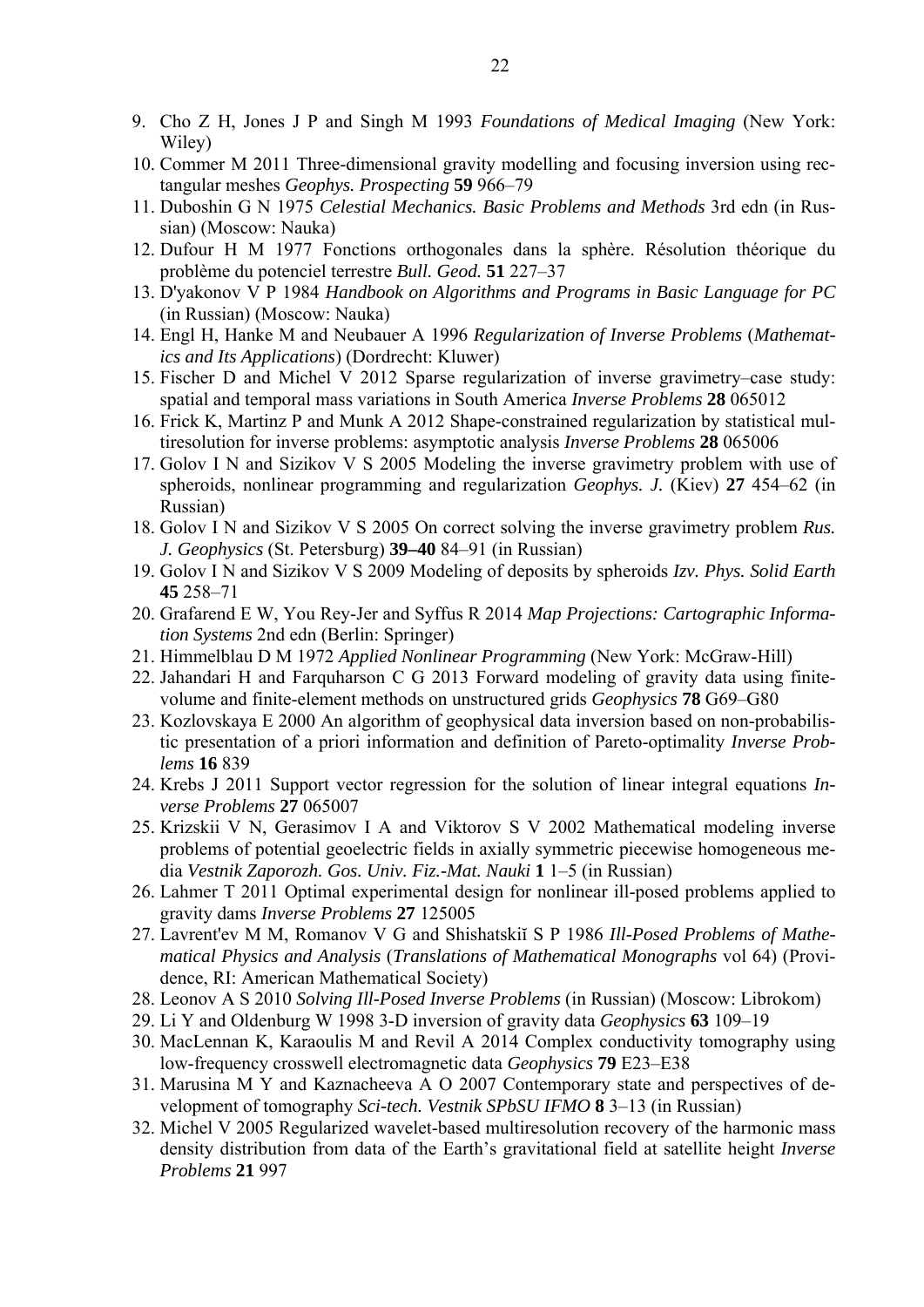- 33. Michel V and Fokas A S 2008 A unified approach to various techniques for the non-uniqueness of the inverse gravimetric problem and wavelet-based methods *Inverse Problems*  **24** 045019
- 34. Michel V and Wolf K 2008 Numerical aspects of a spline-based multiresolution recovery of the harmonic mass density out of gravity functionals *Geophys. J. Intern.* **173** 1–16
- 35. Mottl J and Mottlova L 1984 The simultaneous solution of the inverse problem of gravimetry and magnetics by means of non-linear programming *Geophis. J. RAS* **76** 563–79
- 36. Novikoff P 1938 Sur le problème inverse du potenciel *Comptes Rendus (Doklady) de l'Académie des Sci. de l'URSS* **XVIII** 165–8
- 37. Pilkington M 2014 Evaluating the utility of gravity gradient tensor components *Geophysics* **79** G1–G14
- 38. Pizzetti P 1909 Corpi equivalenti rispetto alla attrazione newtoniana esterna *Rom. Acc. L. Rend.* **XVIII** 211–5
- 39. Pizzetti 1910 Intorno alle possibili distribuzioni della massa nell'interno della terra *Annali di Mat., Milano* **XVII** 225–58
- 40. Portniaguine O and Zhdanov M S 1999 Focusing geophysical inversion images *Geophysics* **64** 874–87
- 41. Salem A, Green C, Campbell S, Fairhead D, Cascone L and Moorhead L 2013 Moho depth and sediment thickness estimation beneath the Red Sea derived from satellite and terrestrial gravity data *Geophysics* **78** G89–G101
- 42. Salem A, Green C, Stewart M and De Lerma D 2014 Inversion of gravity data with isostatic constraints *Geophysics* **79** A45–A50
- 43. Sizikov V S 1967 Mass distribution in galaxies deduced from radial-velocity and photometry data *Astrophysics* **3**, 124–8
- 44. Sizikov V S 2001 *Mathemathical Methods for Processing the Results of Measurements* (in Russian) (St. Petersburg: Politekhnika)
- 45. Sizikov V S 2011 *Inverse Applied Problems and MatLab* (in Russian) (St. Petersburg: Lan')
- 46. Sretensky L N 1954 On the uniqueness of the determination of the shape of an attractive body from its outer potential *Doklady Akademii Nauk SSSR* **99**, 21–22 (in Russian)
- 47. Starostenko V I 1978 *Stable Numerical Methods in Gravimetry Problems* (in Russian) (Kiev: Naukova Dumka)
- 48. Starostenko V I, Pashko V F and Zavorot'ko A N 1992 Experience in solving strongly unstable inverse linear gravity problem *Izv. Phys. Solid Earth* **8** 24–44
- 49. Strakhov V N 2004 New paradigm in the theory of linear ill-posed problems adequate to requirements of geophysical practice. I–V *Geophys. J.* (Kiev) **26** No. 1–4(in Russian)
- 50. Stepanova I E 2001 A robust algorithm for reconstructing an ellipsoid *Izv. Phys. Solid Earth* **37** 955–60
- 51. Subbotin M F 1949 *Course of Celestial Mechanics* vol. 3 (in Russian) (Leningrad-Moscow: GITTL)
- 52. Tikhonov A N and Arsenin V Y 1977 *Solution of Ill-Posed Problems* (New York: Wiley)
- 53. Tscherning C C and Sünkel H 1981 A method for the construction of spheroidal mass distributions consistent with the harmonic part of the earth's gravity potential *Manuscr. Geod.* **6** 131–56
- 54. Vasiliev F P 1981 *Methods for Solving Extreme Problems* (in Russian) (Moscow: Nauka)
- 55. Vatankhah S, Renaut R A and Ardestani V E 2014 Regularization parameter estimation for underdetermined problems by the  $\chi^2$  principle with application to 2D focusing gravity inversion *Inverse Problems* **30** 085002
- 56. Verlan' A F and Sizikov V S 1986 *Integral Equations: Methods, Algorithms, Programs* (in Russian) (Kiev: Naukova Dumka)